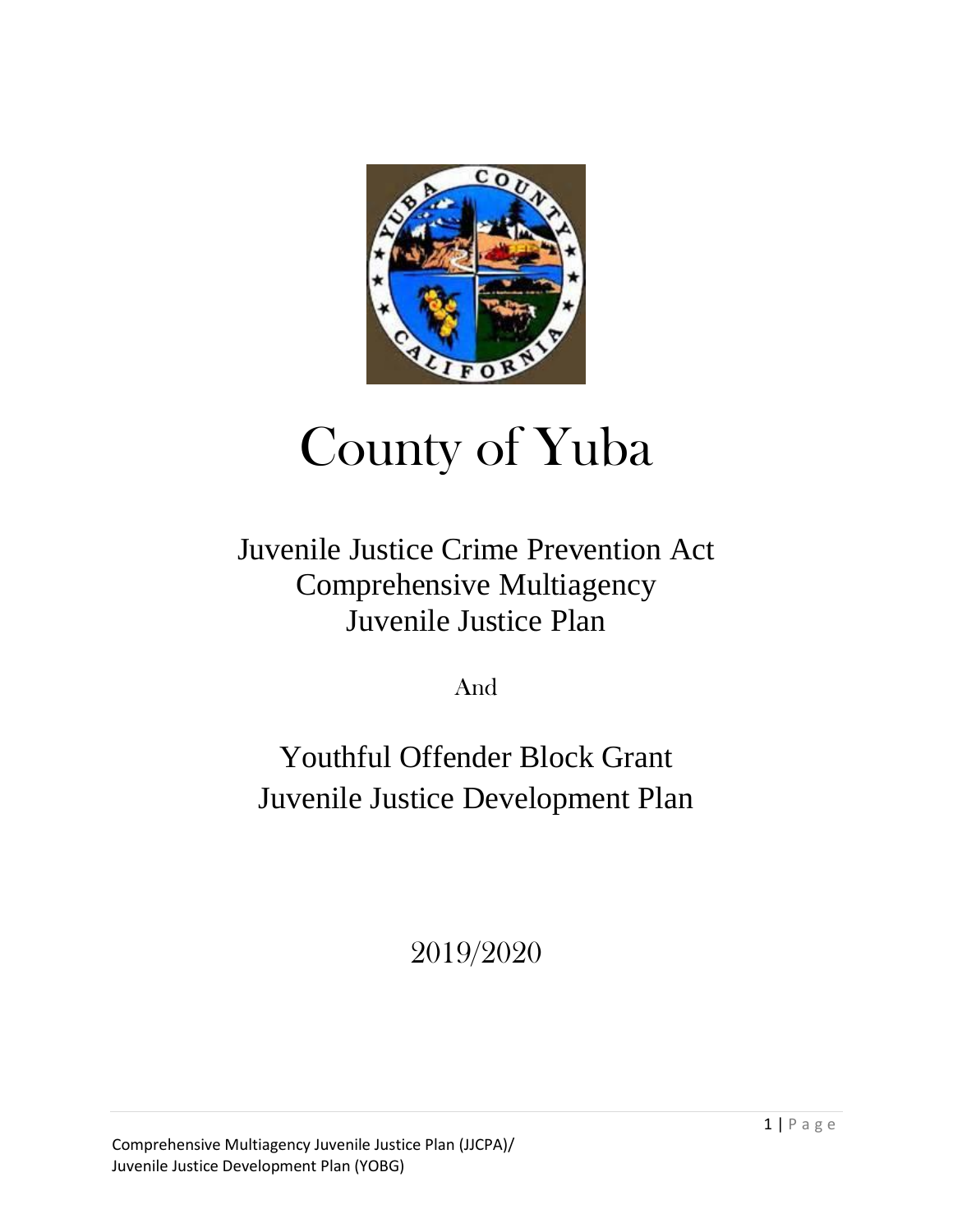## TABLE OF CONTENTS

| 1. |                                                  |                                                                                               |  |
|----|--------------------------------------------------|-----------------------------------------------------------------------------------------------|--|
| 2. | Comprehensive Multiagency Juvenile Justice Plan3 |                                                                                               |  |
|    |                                                  | A. Assessment of Services Targeting At-Risk Juveniles3                                        |  |
|    | В.                                               | Identification of County Areas Facing Significant<br>Public Safety Risk from Juvenile Crime11 |  |
|    |                                                  |                                                                                               |  |
|    |                                                  |                                                                                               |  |
| 3. |                                                  |                                                                                               |  |
| 4. |                                                  |                                                                                               |  |
| 5. |                                                  |                                                                                               |  |
| 6. |                                                  |                                                                                               |  |
| 7. | Strategies related to non DJJ eligible youth18   |                                                                                               |  |
| 8. | Regional agreements supported by YOBG19          |                                                                                               |  |
| 9. | Programs and strategies coordinated with JJCPA19 |                                                                                               |  |
|    |                                                  |                                                                                               |  |
|    |                                                  |                                                                                               |  |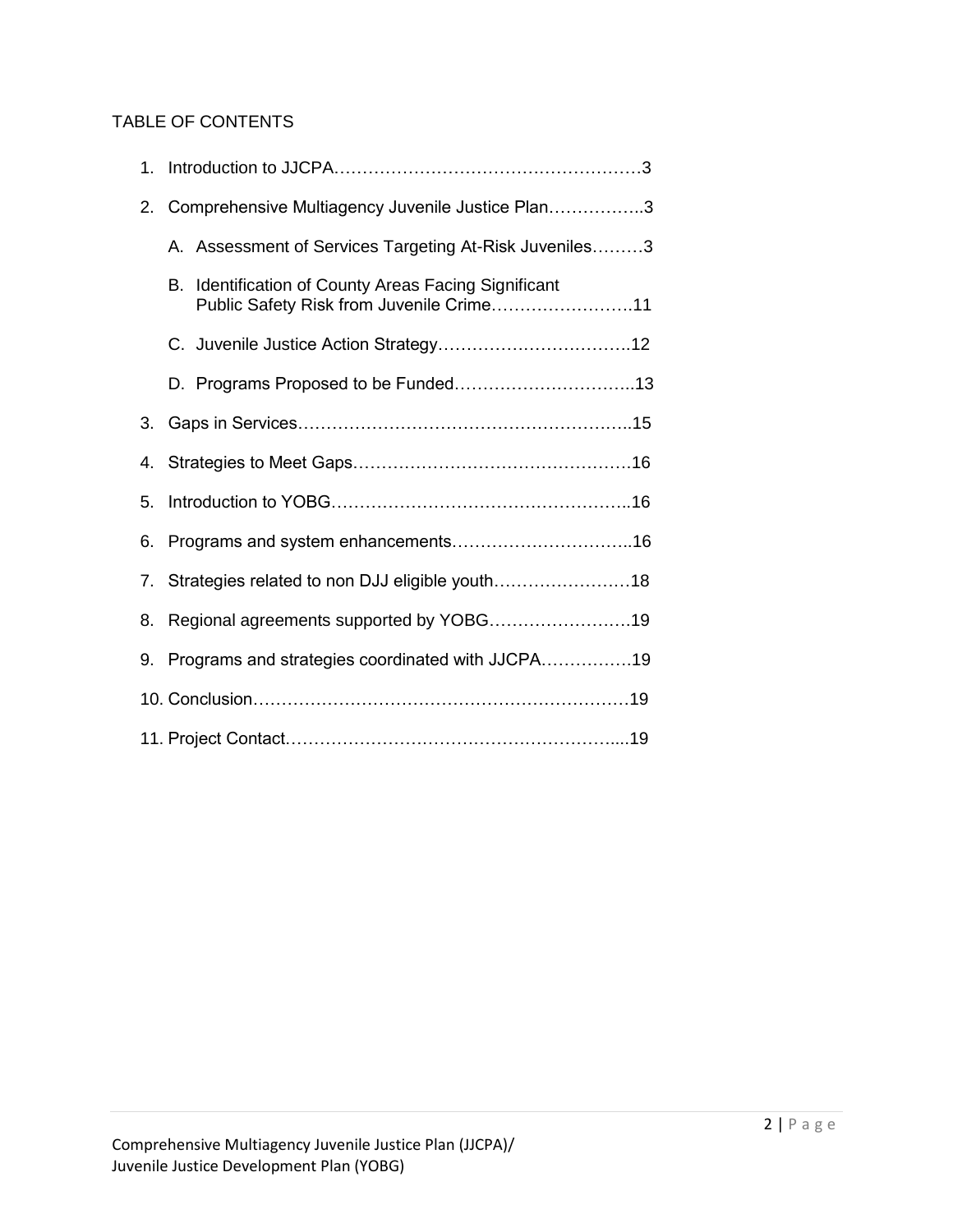#### **Yuba County Juvenile Justice Coordinating Council 2019/2020**

Jim Arnold, Chief Probation Officer, Yuba County (Chair) Clint Curry, District Attorney, Yuba County Wendell Anderson, Sheriff, Yuba County Al Wightman, Chief of Police, Wheatland Police Department Chris Sachs, Chief of Police, Marysville Police Department Jennifer Vasquez, Director, Health and Human Services Rick Bingham, Director, Sutter Yuba Behavioral Health Mike Leahy, Chair of the Board of Supervisors, Yuba County Brian Davis, Public Defender, Yuba County Francisco Reveles, Ed.D., Superintendent, Yuba County Office of Education Judge Debra Givens, Presiding Juvenile Court Judge, Yuba County Superior Court Janet Siller, Community Representative

#### **1. Introduction to JJCPA**

The Juvenile Justice Crime Prevention Act (JJCPA) 2000 provides funding to law enforcement, district attorneys' office and criminal justice agencies to support initiatives that target juvenile crime and delinquency. The JJCPA requires counties to annually review and approve the Comprehensive Multiagency Juvenile Justice Plan (CMJJP) that discusses the strategies employed to address juvenile crime, to report out on the programs utilized and their effectiveness, and indicate the cost associated with any program funded with it. The JJCPA is codified in Section 30061 of the Government Code.

Yuba County developed the current CMJJP in accordance with AB 1998 and the JJCPA to reflect historical progress, and current services and programs. Moving forward, the CMJJP will be updated and reviewed annually by the Yuba County Juvenile Justice Coordinating Council. The Probation Department will update the plan to reflect the progress made toward completing goals identified in the CMJJP, and present a current picture of the juvenile justice service delivery system.

JJCPA funds are now used primarily for early intervention efforts and supervision of juvenile offenders. Funds also support a variety of assessments, counseling services and an array of individualized services/programs.

# **2. Comprehensive Multiagency Juvenile Justice Plan**

# **A. Assessment of Services Targeting At-Risk Juveniles**

The same Juvenile Court Judge hears juvenile delinquency and dependency cases. A Deputy District Attorney is assigned to prosecute cases. Contracted counsel and private defense counsel provide legal representation for juveniles. Probation receives juvenile referrals and citations from local law enforcement agencies and uses a validated assessment tool to determine the risk for recidivism. It also identifies areas where a juvenile may possess protective factors. Offenders who score as a high risk are generally referred for formal handling. Those who score as a lower risk are handled informally with referrals for programs or to Juvenile Traffic Court. Some may be placed on informal probation, without appearing in Court.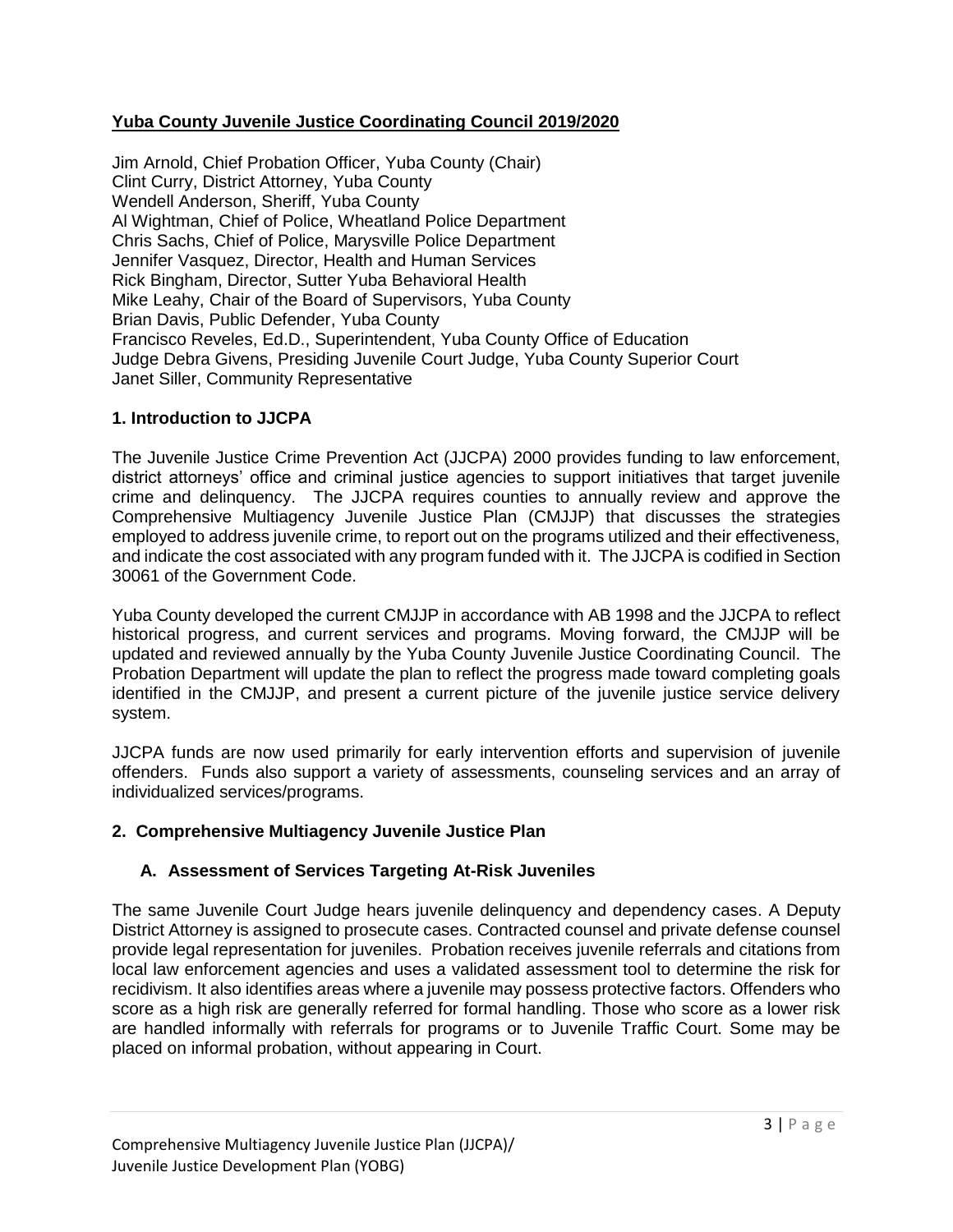The Tri-County Regional Juvenile Rehabilitation Facility (Juvenile Hall) is a Tri-County (Yuba, Sutter and Colusa) facility, but the operations and management fall under Yuba County Probation. Most detained juveniles in the juvenile hall are awaiting adjudication of a formal matter or are pending Transfer to Adult Court. Some are committed to Juvenile Hall for extended periods, waiting for out of home placement or are pending a commitment to the Maxine Singer Youth Guidance Center (MSYGC).

The Yuba County Probation Department maintains the MSYGC. The facility was built in 2002, and is located next to the Juvenile Hall. The primary objectives of the MSYGC are community protection and the redirection of delinquent behaviors by holding juveniles accountable for their behavior. This is accomplished by programs being provided by a myriad of individuals and organizations. Supervising Juvenile Corrections Counselors and Juvenile Corrections Counselors, Behavioral Health Therapist, Drug and Alcohol Counselors, Intervention Counselors from Sutter and Yuba County Probation Departments, Community Based Organizations, faithbased organizations and volunteers all work together to provide programming to the juvenile. Programs vary in time, but range from 30 minutes to two (2) hours in length. The programs are partitioned throughout the week to improve the effectiveness of the programs by ensuring the juveniles have time to fully absorb the content. MSYGC provides services to youth from 10 counties: Yuba, Sutter, Colusa, Placer, Calaveras, Tehama, Santa Cruz, Shasta, Amador, Napa and Lake.

Juvenile Court schools operated by the Yuba County Office of Education (YCOE) are located at the juvenile hall and MSYGC. Special Education and Individualized Educational Plan services are adhered to strictly. Probation and YCOE personnel collaborate closely to ensure the highest degree of academic achievement.

Probation has long-standing collaborative relationships with a number of allied agencies including Yuba County Child and Adult Protective Services (CAPS), Sutter-Yuba Behavioral Health (SYBH), Marysville Joint Unified School District, Victor Community Support Services, Sutter-Yuba Children's System of Care and local law enforcement agencies. In December 2017, Victor Community Support Services closed their local office due to no longer providing contracted services through Sutter-Yuba Behavioral Health. Youth 4 Change replaced Victor and began offering services. Yuba County CAPS and Probation maintained a Memorandum of Understanding with Victor Community Support Services to provide Child and Family Team (CFT's) services, as mandated by Assembly Bill 403/Continuum of Care Reform.

Mental health assessments are widely used in determining specific risks and needs of a juvenile offender, to focus treatment efforts where they will have the greatest impact, while insuring public safety.

Preference is given to the least restrictive intervention necessary to address delinquent behavior and is maintained throughout the process and by all participants. In most cases, lower level local non-custody treatment and intervention options are explored and exhausted before long-term commitment or removal to foster care are considered. Youth requiring more intensive services, are discussed at the bi-weekly Yuba County Assessment Team (YCAT) meeting and SuperCAT once a month. Participants include probation, child welfare, behavioral health and local school districts. After the passage of AB 403, SuperCAT incorporated staffing youth in placement on a regular basis. During these meetings, the interagency team discusses how to maintain placements for specific problematic youth, any services needed to assist the youth, and transition plans for youth returning to the local area.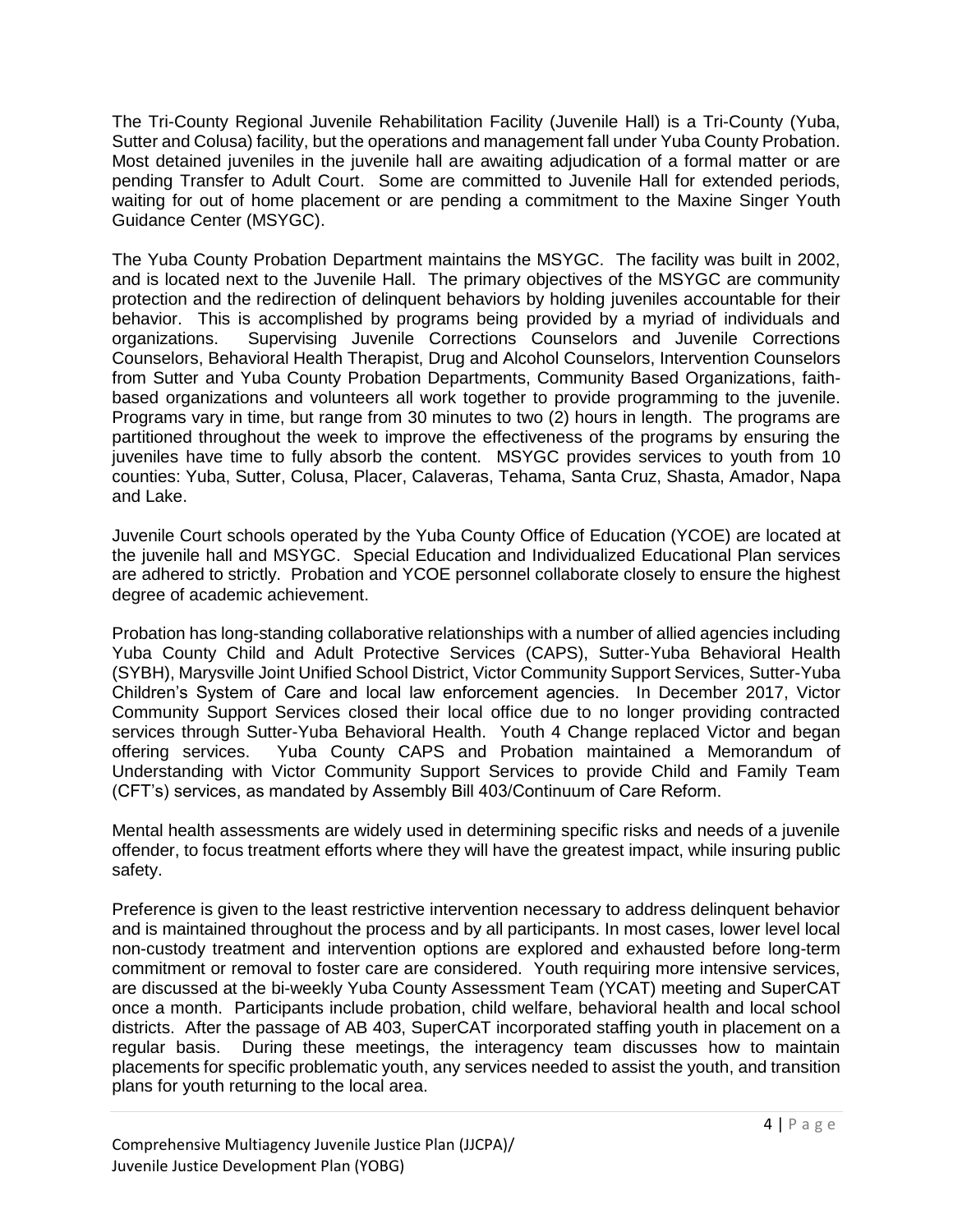In 2018/2019, several Yuba County agencies collaborated and implemented the Yuba County Response to Commercially Sexually Exploited Children (CSEC)/Youth Protocol/Memorandum of Understanding. The agencies include, but are not limited to, probation, child welfare, victim services, behavioral health and local law enforcement departments. Additionally, probation and child welfare have implemented the Commercial Sexual Exploitation-Identification Tool (CSE-IT). The tool is used on youth over ten years of age who have contact with either departments. Results from the tool are documented and youth are referred to appropriate services.

Judges, deputy district attorneys, defense counsel, probation officers, other law enforcement, social workers, behavioral health clinicians, and local treatment providers all play pivotal and active roles in the adjudication of juvenile justice cases and the development of related case plans.

*Existing services that target at-risk juveniles and juvenile offenders:*

#### *a. Probation Department:*

Probation is the primary agency responsible for handling matters relating to juvenile crime and delinquency in the County. Through formal arrangements and informal coordination, it exercises discretion, having the best interests of the youth and the community in mind. It also plays a prominent role in many other venues where the general welfare of juveniles is the focus. Officers from all levels within probation participate in a number of initiatives and programs geared toward improving opportunities for young people. Many officers are involved in coaching various sports activities outside their work schedule. Officers participate in events for the extensive homeless population in the local community. Additionally, officers participate in a number of events related to the Marysville Joint Unified School District; such the annual Bicycle Rodeo (teaching bicycle safety), Read Across America, Prom, Graduation and Grad Night.

The probation department hosts a weekly Gang Meeting to discuss gang trends and identify needs in the community. Local law enforcement, district attorney's office and school district administration attend these meetings. This is an information-sharing meeting where school officials often identify youth and discuss what services might be beneficial. Often times these youth have not yet touched the criminal justice system; which makes it the perfect time to provide early intervention.

Early interventions are important aspects of Yuba County's juvenile justice continuum and have been the focus since the 1980's. In 1986, the probation department and the Marysville Joint Unified School District (MJUSD) began a partnership appropriately named the P.A.S.S. Program, Probation and School Success. In 1990, the P.A.S.S. Program collaborated with the Yuba County Office of Education (YCOE) and placed a probation officer at a Community/Court School (Thomas E. Mathews). The primary goal of the program has been to counteract factors interfering with student learning and performance with a comprehensive and multifaceted approach, based on interventions facilitated by law enforcement personnel. This collaborative approach includes the on-campus probation officers facilitating student and family access to services and special assistance as needed; providing intervention to families and students in crisis situations; providing student and family support as student's transition through grade level changes; increasing the relationship and/or partnership between home and school; and increasing community involvement and support to enhance the use of volunteers at the school site.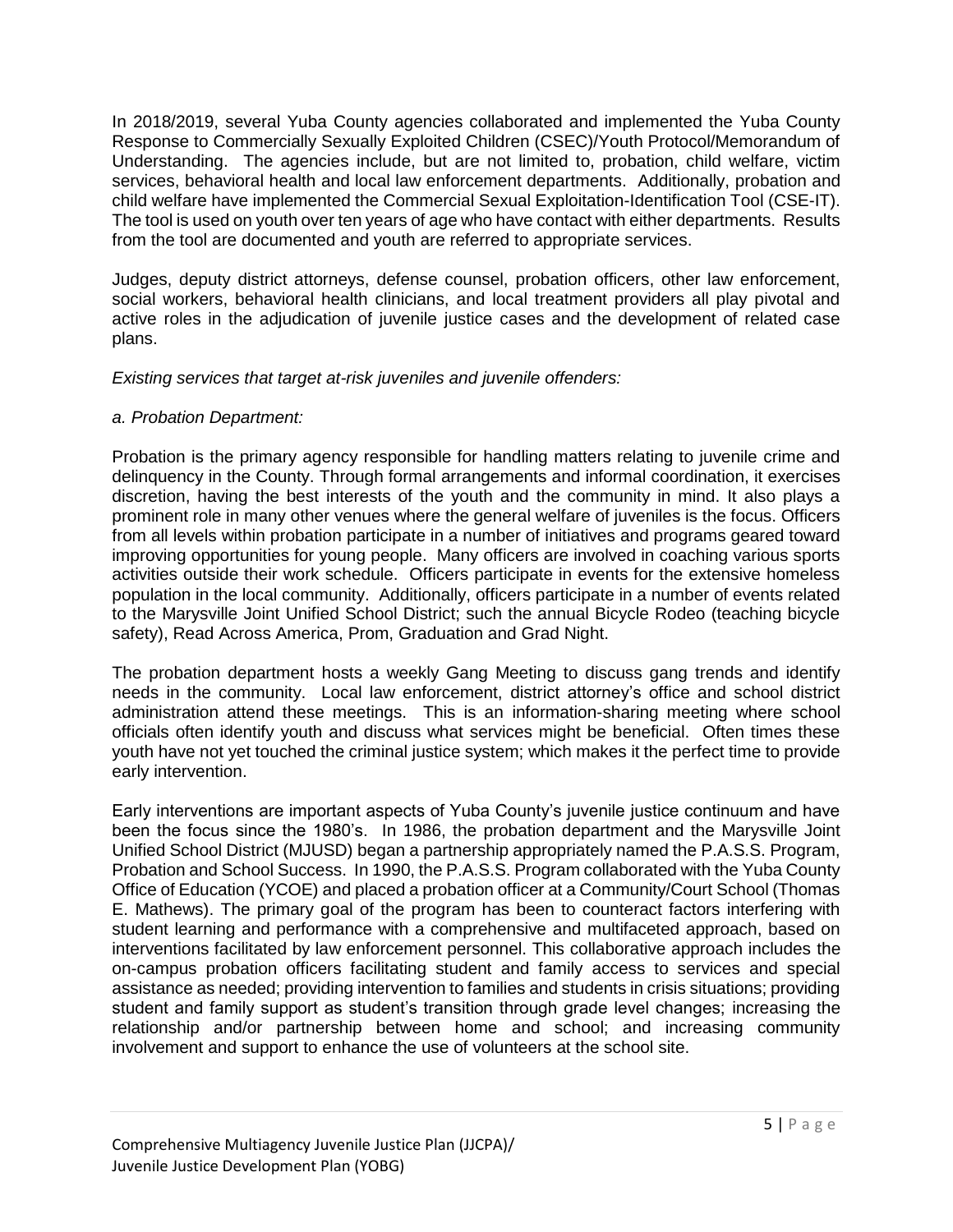The P.A.S.S. Program is a preventative program that focuses on reducing violence at home and at the school site; identifying and providing intervention services in relation to child abuse; reducing the number of referrals to the criminal justice system using proactive measures; and providing a coordination of resources and behavioral strategies that foster resiliency.

This proactive approach is the core of the program. The P.A.S.S. Program incorporates high standards for learning, related to social and personal functioning. Enhancing the individual potential of student's results in measurable outcomes that have increased academic performance, increased promotion rates, reduced violence at the school sites, reduced out-of-school suspensions and improved attendance among all students since truancy issues have proved to be a contributing factor in juvenile crime and delinquency.

Many of the students involved in the program are from lower socioeconomic backgrounds and often from families with lower educational levels. The P.A.S.S. Program provides multifaceted services to address barriers faced by these families. The officers account for the human diversity in their daily practices, help to address barriers to learning, and promote healthy development in these students.

To further enhance the P.A.S.S. Program, the probation department, in conjunction with the MJUSD and YCOE, provides a truancy mediation program, including a Truant Officer, to keep students in school. Truancy is often a gateway to delinquent behavior and is indicative of family dysfunction on a larger scale. When elementary school-age children are truant, there are many causes such as domestic violence in the home, substance abuse, mental illness, poverty, homelessness, abuse, and neglect. The Truancy program provides a swift response and early intervention to the many issues faced by these students. With early intervention and dedicated multi-agency commitment, we hope to re-direct these children who are possibly on their path to becoming juvenile offenders and/or dropouts. The probation department's Truant Officer provides essential services to the school district, probation department, students, and their families. The Truant Officer is the probation department's representative on the Student Attendance Review Board (SARB). With early intervention, we hope to prevent at-risk youth from becoming part of the criminal justice system.

#### b. Juvenile Court:

The Juvenile Court maintains one courtroom with a Judge hearing delinquency and dependency matters at separate times. Members of the probation department, child welfare services, district attorney's office, and private defense counsel, regularly work collaboratively to address a variety of issues related to the juvenile justice system. Historically, at the lead of the juvenile judge, many members from these various agencies and the school districts have teamed up and attended the annual Beyond the Bench Conference and the Foster Youth Education Summit.

In addition, the Juvenile Traffic Court Officer sees minors who have been cited for various infractions of the law. After the minor and parents appear before the Juvenile Traffic Court Officer, they are typically required to pay a fine and/or are referred to the Yuba County Probation Department for a program specific to their offense. The probation department provides Drug and Alcohol Education and Tobacco Cessation for drug and tobacco citations. The Juvenile Traffic Court Officer is located inside the probation department.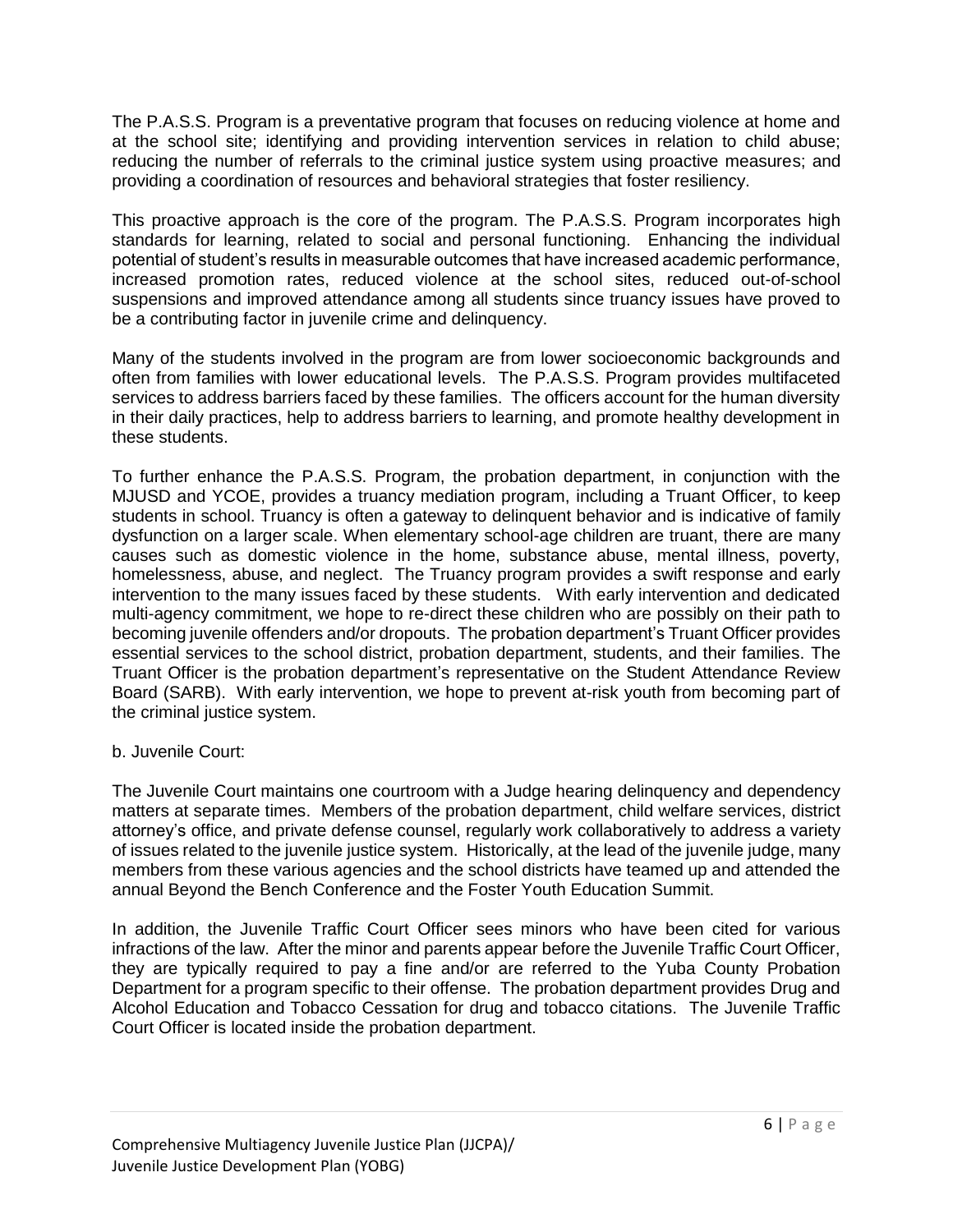#### c. District Attorney:

A Deputy District Attorney (DDA) is assigned to the Juvenile Court. In addition to their traditional role as prosecutor, the DDA will regularly consult with law enforcement and probation officers on matters regarding the handling of a case or a disposition.

#### d. Defense Counsel:

Private defense attorneys, who are contracted through the Court, represent youth in most criminal matters. Defense Attorneys regularly consult with probation officers and the DDA on what is the best outcome of a case involving youth.

#### e. Law Enforcement:

The two city police departments in Yuba County are Marysville Police Department (MPD) and Wheatland Police Department (WPD). MPD is responsible for the city limits of Marysville, and WPD is responsible for the city limits of Wheatland. The Yuba County Sheriff's Office (YCSO) is responsible for the outlining and rural areas of Yuba County. YCSO also operates the County Jail. All three of these law enforcement agencies are the source of most referrals to the Probation Department.

MPD dedicated a School Resource Officer (SRO) to the MJUSD and YCOE. The SRO interacts with the youth; problem solves at the school level, and handles crimes on identified campuses. With the SRO handling the calls for service on campuses, this reduces the number of calls for service being handled by the patrol division. The SRO provides training on Active Shooter and Lockdown procedures and is a first responder when incidents occur. The SRO also identifies gang trends, learns to know the different groups of juveniles, and establishes relationships that have been proven to be valuable investigative tools.

All agencies have a specific unit or officer dedicated to gang issues in the respective jurisdictions. Most officers are familiar with juvenile members of local gangs and often coordinate suppression activities with probation and other agencies. They also conduct gang awareness presentations to families and schools. They hold other types of educational or informational forums that address issues of concern for their respective communities. MPD implemented Coffee with a Cop one time per month, a Citizens Police Academy and Community Partnership Initiative (QPI) within the City of Marysville. QPI is a community led, department managed, and community policing strategy that utilizes best practices from the Geographic Policing Model, the Department of Justice Community Policing Framework and Best Practices. QPI involves ongoing stakeholder meetings and increases community engagement.

Local law enforcement, including the probation department participates in a multi-agency task force, Yuba-Sutter Area Gang Enforcement to target gang activity. The task force convenes and patrols the local area in order to suppress gang involvement, by contacting individuals, vehicle stops and/or searches of residences.

#### f. Education:

There are 23 schools (K-12) in MJUSD. In addition to the probation department's P.A.S.S. Program, MJUSD has incorporated Positive Behavior Intervention and Support (PBIS) into their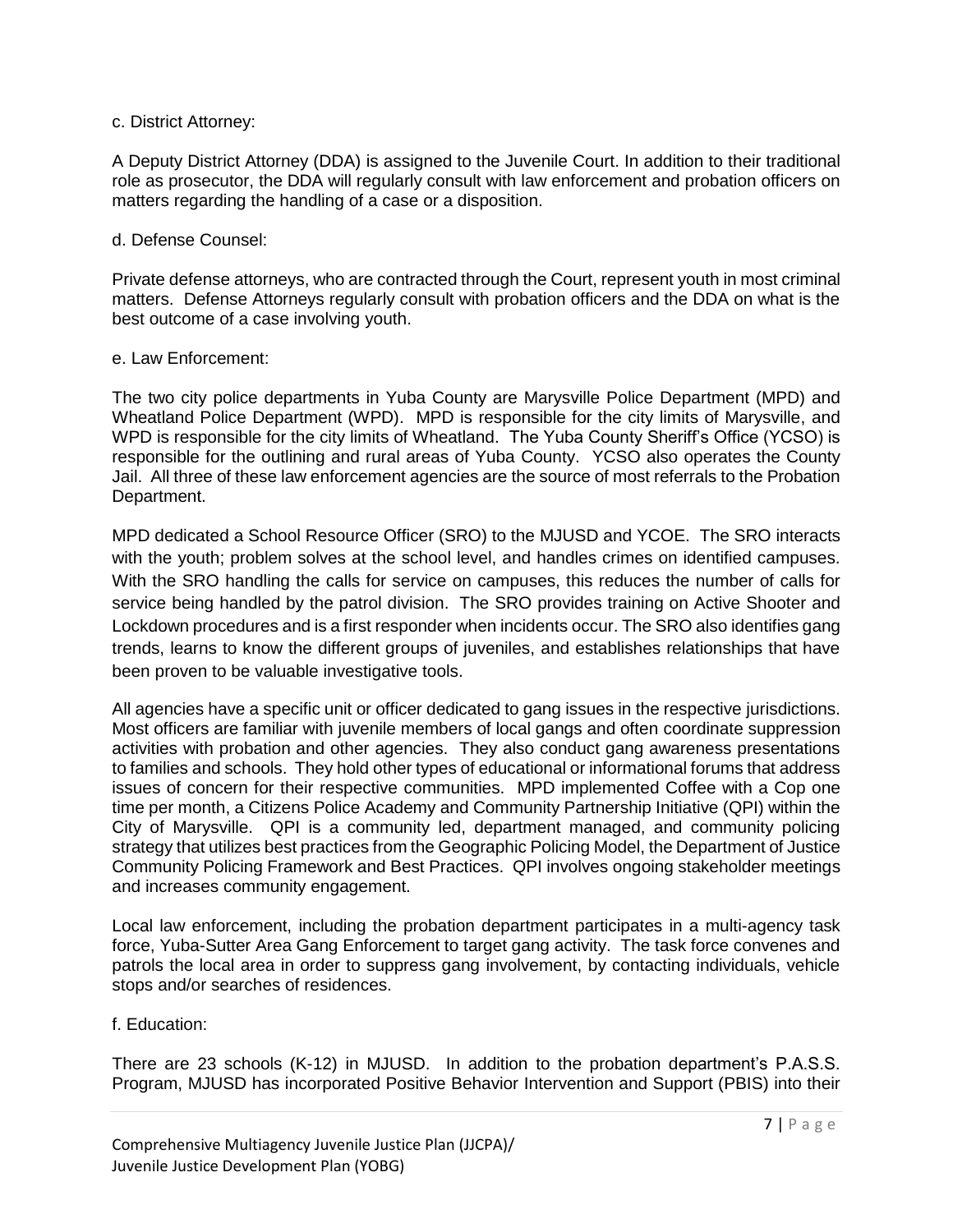school systems. This program allows school staff, including the DPO, to appropriately reward and reinforce positive behavioral choices in students, while at the same time addressing and eliminating problem behaviors at the earliest possible intervention point. P.A.S.S. Officers offer an array of services and individual and group programs as well. These interventions are related to bullying, conflict resolution, gang involvement and anger management.

The Yuba County Office of Education (YCOE) maintains Thomas E. Mathews (TEM), the community court school in the County that specifically target at-risk juveniles and juveniles who are under the jurisdiction of the Juvenile Court. Like MJUSD, TEM incorporated PBIS into their daily interaction with students. The probation department has dedicated a full-time Deputy Probation Officer (DPO) to TEM. The DPO has a caseload of probation youth who attend TEM. The DPO offers an array of services and programs to all students on location. The DPO is the liaison between school, social services, parents and law enforcement. The DPO is co-responsible for the safety and security of all youth who attend the school, and the DPO utilizes progressive discipline to gain compliance of school rules. The programs facilitated include Social and Emotional Needs, Behavioral Redirecting, Relationship Building and School Culture.

YCOE also provides educational services to detained youth at Juvenile Hall and the MSYGC. YCOE has incorporated PBIS into their school systems at both institutions. This program allows school staff, including the DPO, to appropriately reward and reinforce positive behavioral choices in students, while at the same time addressing and eliminating problem behaviors at the earliest possible intervention point.

Schools participate in mitigating juvenile crime and delinquency primarily through truancy reduction efforts, as well as special educational settings that cater to the specific needs of at-risk juveniles and offenders. They also maintain regular contact with and coordinate education activities with law enforcement and probation officers.

g. Child Welfare Services:

Child and Adult Protective Services (CAPS) provides traditional services geared to preventing child abuse and neglect, and identifying and coordinating the treatment for children who have been abused. They provide family maintenance and family reunification services, and other mandated and voluntary services to persons subject to dependency laws. California Department of Social Services is responsible for coordinating the financial reimbursement of various programs that benefit delinquent youth and for which probation receives funds. Through this statutory function, CAPS has limited oversight for some activities performed by probation, including Title IV-E and AFDC-FC entitlement payments. CAPS Social Workers will respond with law enforcement officers in emergencies to assess the suitability of a home for a child and can remove that child if it is deemed necessary. CAPS hold the contracts for many programs that benefit atrisk juveniles and juvenile offenders, including the Transitional Housing Placement Program (THPP) and the Independent Living Program (ILP). In addition to the investigations they conduct for dependency cases, CAPS Social Workers will conduct investigations in concert with probation officers on dual-status youth and make recommendations regarding the appropriate venue for a case.

The Yuba County Probation Department maintains a strong relationship with Yuba County CAPS and collaborates on many State and Federal mandates. The two departments, along with Sutter-Yuba Behavioral Health, work closely together on the implementation of AB 403/Continuum of Care Reform. Probation and CAPS also jointly work on the Systems Improvement Plan, Peer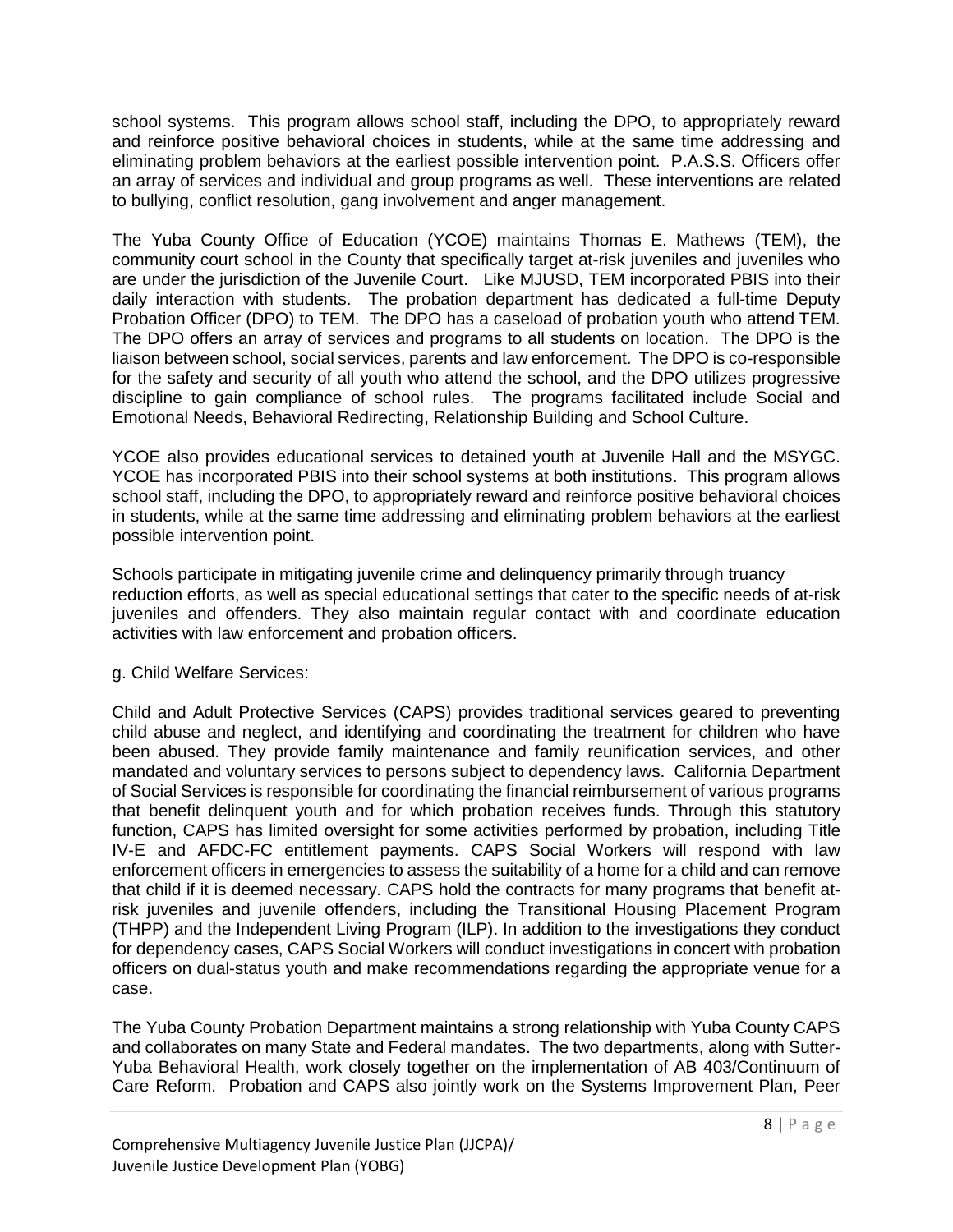Review and County Self-Assessment relating to youth in out-of-home placement. Additionally, Yuba County is not a Joint Protocol County as it relates to an appropriate adjudication of youth under Welfare and Institutions Codes 602 and 300. However, Probation and CAPS have a Protocol in place for those youth falling under both sections and typically develop an appropriate plan for the youth, keeping his/her best interest at the forefront of decisions.

#### h. Behavioral Health Services:

SYBH operates Sutter and Yuba County's various mental health programs, or holds the contracts for private vendors who provide similar or other counseling services. In that capacity, and as the entity responsible for Medi-Cal compliance, SYBH maintains oversight of various programs that service at-risk juvenile or juvenile offenders. Mental health clinicians provide direct service to Medi-Cal eligible youth, including those supervised by Probation.

SYBH is the primary entity responsible for youth outpatient needs in Sutter and Yuba Counties. They provide a wide array of Specialty Mental Health Services including evidence-based programs such as: Functional Family Therapy (FFT) and Trauma Focused Cognitive Behavioral Therapy (TF-CBT) and intensive community based services such as Intensive Care Coordination (ICC), Intensive Home Based Services (IHBS), Full Service Partnership Programs (FSPs) and Therapeutic Behavioral Services (TBS).

SYBH also has staff assigned to the Tri County Regional Rehabilitation Facility and the Maxine Singer Youth Guidance Center (MSYGC) to provide crisis counseling to detained youth and consult with Probation personnel regarding how to treat or handle offenders exhibiting suicidal, violent, aggressive, or otherwise problematic behavior. SYBH staff is also assigned to the MSYGC programs and perform individual and group counseling sessions. A psychologist also conducts in-depth evaluations on certain referred youth for the benefit of the Juvenile Court and concerned parties.

Prevention and Early Intervention (PEI) funding via Mental Health Services Act has expanded crisis intervention capacities to Children and Transitional Age Youth (TAY). SYBH offers an array of programs in both Sutter and Yuba Counties. The following programs are school-based:

- Aggression Replacement Training (ART) is a ten-week course offered for adolescents on a high school campus. A cognitive behavioral intervention trains participants to cope with their aggressive and/or violent behaviors.
- Girls' Circle is a high school or middle school girls' support group that will run in eight, ten, or twelve week sessions. Each session will have a theme, and each week will include activities and/or discussion related to topics within that theme.
- Life Skills Training Elementary School Program is a developmentally appropriate substance abuse and violence prevention program designed for upper elementary school students to help increase self-esteem, develop healthy attitudes, and improve knowledge of essential life skills - all of which promote healthy and positive personal development.
- Life Skills Training High School Program is designed to promote positive health and personal development for high school youth. The program helps adolescents navigate the challenges of the high school years, and prepares them for the independence and responsibilities they will encounter as young adults. The program uses developmentally appropriate, collaborative learning strategies to help students achieve competency in the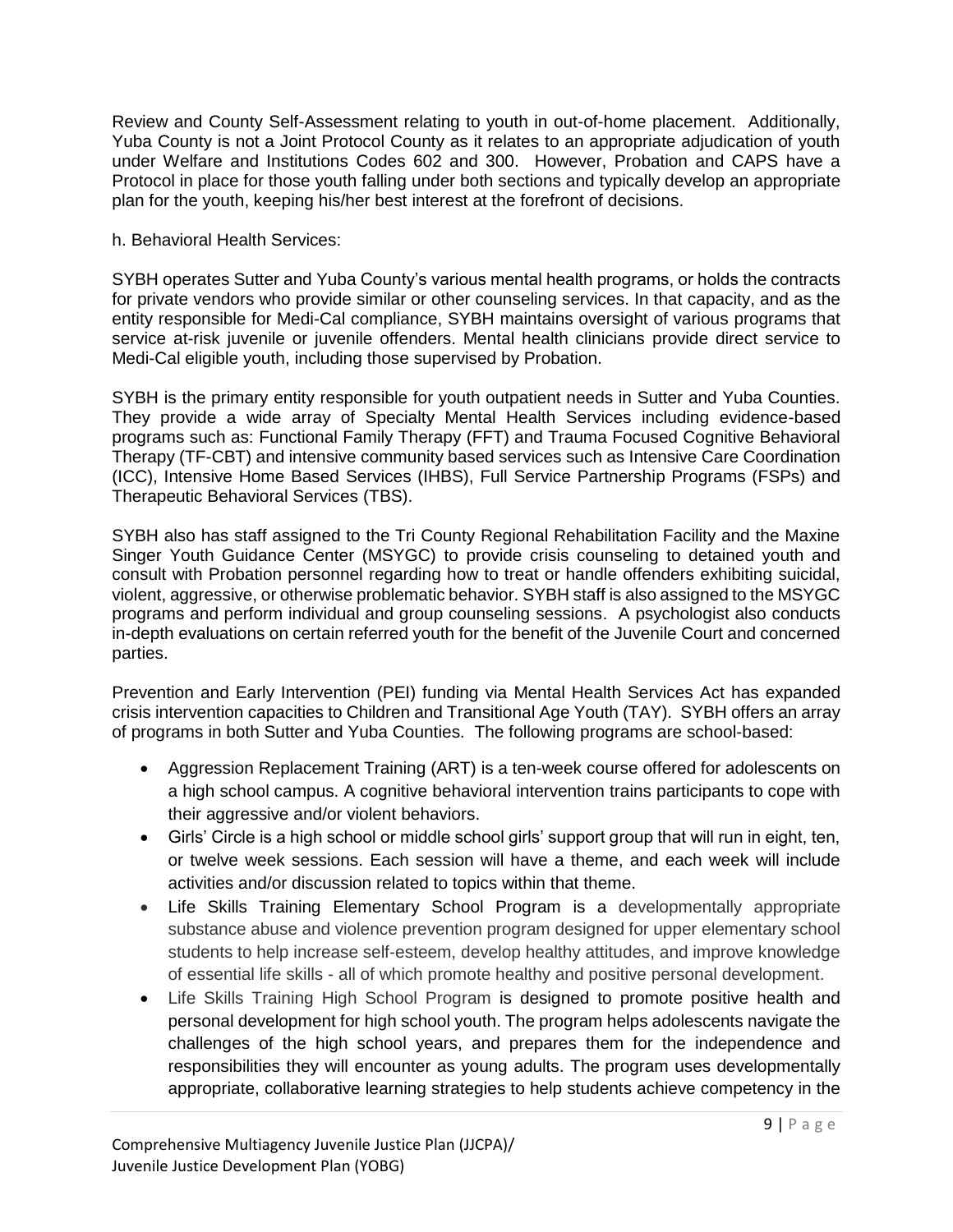skills that have been shown to prevent substance use, violence, and other health risk behaviors.

- Second Step training develops social and emotional learning by building communication skills, increasing self-confidence, and helping students identify goals and responsibilities.
- Signs of Suicide (SOS) is a middle school suicide prevention and risk awareness training. Using an age-appropriate DVD and follow-up discussion, the training is provided to middle school staff, students, and families to give youth the skills to "Acknowledge, Care, and Tell" if they feel that they, or someone they know, is showing signs of depression or may be at risk of suicide.
- Red Ribbon Week is an alcohol, tobacco and other drug and violence prevention awareness campaign observed annually in October.
- Yellow Ribbon Suicide Prevention Trainings are designed to address youth/teen suicide prevention and suicide risk awareness in high school. Student leaders can be trained by PEI staff to present information to their peers with the support of PEI staff, or PEI staff can present the information to the student body. Presentations can be scheduled throughout the year at high schools.

SYBH also offers the following off site programs for the families of youth:

- Nurtured Heart Approach is a relationship-focused methodology focused on helping children (and adults) build their Inner Wealth and use their intensity in successful ways. Originally developed for working with the most difficult children, including children diagnosed with ADHD, Oppositional Defiant Disorder, Reactive Attachment Disorder and other behavioral, emotional and anxiety related symptoms, it has been used effectively to help all kinds of families and children to better communicate and interact. Classes are offered in multiple locations in Yuba and Sutter counties in English and Spanish.
- Strengthening Families is a nationally and internationally recognized parenting and family-strengthening program for high-risk and general population families. It is an evidence-based family skills training program found to significantly improve parenting skills and family relationships, reduce problem behaviors, delinquency and alcohol and drug abuse in children, and to improve social competencies and school performance.

# i. Community-Based Organizations:

Children's System of Care program provides a wide array of community and home-based services and supports to youth and their families. Services are available to youth who are experiencing significant emotional, psychological or behavioral problems that are interfering with their wellbeing, and their families, utilizing a multi-agency team approach. Referrals are made through SYBH Youth and Family Services through YCAT for Yuba County residents.

Up until December 31, 2018, Victor Community Support Services (VSCC) delivered mental health and family support services in the homes, schools and communities in which people live. VCSS delivered programs ranging from prevention and early intervention programs to highly intensive home-based services designed to prevent residential and other institutional placements. VCSS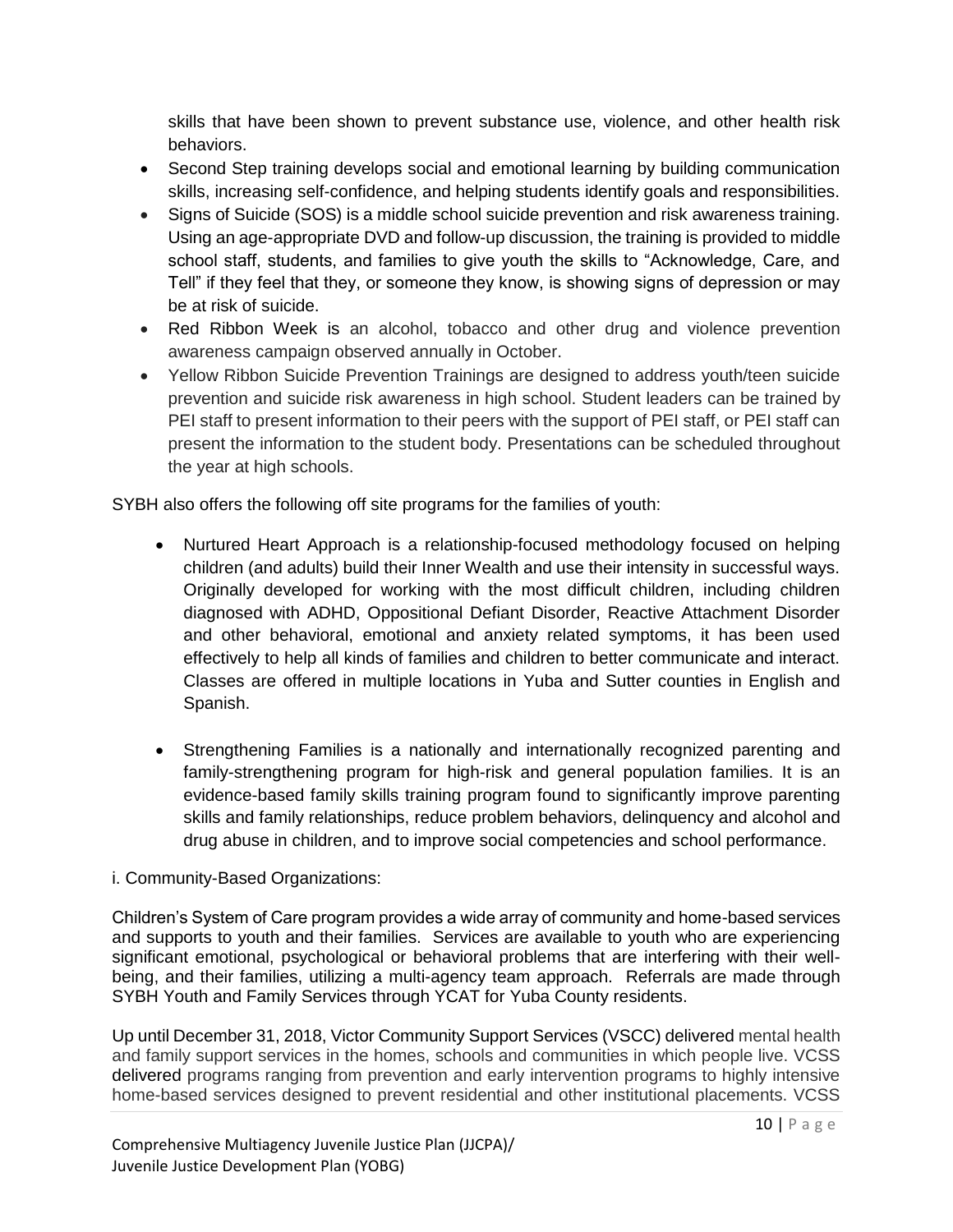offered a multitude of services to a very extensive list of target populations residing in the communities they serve. Some of the services provided in Yuba County included: Specialty Mental Health Services, Therapeutic Behavioral Services, and 0-5 Services. VCSS has a comprehensive array of Evidence Based Practices as the foundation for its wide variety of community-based mental health services and strives to help children and their families succeed in their home and school environments.

Yuba County CAPS and Probation contracted with VCSS to facilitate Child and Family Team (CFT) meetings. CFT's are a requirement under the Continuum of Care Reform. This contract remains in effect. VCSS provides a Family Advocate and a CFT Facilitator. The Family Advocate is responsible for processing CFT referrals from probation officers and social workers; completes a Connection Map with youth, probation officer or social worker; engages natural support for the youth; and sets up CFT meetings. The Facilitator coordinates with the Family Advocate to schedule CFT's; conducts initial and follow-up CFT's; and completed the CFT Meeting Success Plan. On a monthly basis, the Family Advocate, Facilitator and their immediate Supervisor from VCSS meet with Yuba County Probation and CAPS Program Managers and Supervisors to discuss progress and any needed changes. Sutter-Yuba Behavioral Health Clinical Program Manager of Youth and Family Services also attends the meetings for input regarding mental health services.

On October 1, 2017, Sutter-Yuba Behavioral Health contracted with Youth 4 Change to provide community based specialty mental health services to children and youth ages 0-21 in Yuba and Sutter Counties. The specific programs offered are Community Based Behavioral Health services, Intensive Home Based Services (IHBS), Intensive Care Coordination (ICC), Therapeutic Behavior Services (TBS), and Full Service Partnership (FSP) services. Services provided include assessments, plan development, individual, group and family therapy, individual and group rehabilitation services, case management and collateral services and medication support. Clients receiving Full Service Partnership services have access to a crisis line answered by someone on their treatment team 24 hours a day, 7 days a week.

#### **B. Identification of County Areas Facing Significant Public Safety Risk from Juvenile Crime**

Yuba County is primarily a rural county. The county has a population of 77,031 (US Census, 2017). Marysville, county seat, is the largest city with a population of 12,413 (US Census 2017). Wheatland, the other incorporated city, has a population of 3,842 (US Census 2017). Most of the Residents of the county live in unincorporated areas. A large portion of Yuba County consists of foothills and mountains. The economy of the county is primarily agriculturally based.

The 2017 United States Census reports that 15.3% of the residents in Yuba County live in poverty and consistently has had one of the highest unemployment rates in the state. According to the Bureau of Labor Statistics (December 2018), Yuba's unemployment rate was 6.6%.

Yuba has a high rate of citizens suffering from substance abuse (methamphetamine and heroin as the drug of choice). This in turn leads to domestic violence and child abuse rates that are high.

While the various jurisdictions may be able to identify specific areas that represent the greatest risk to public safety because of juvenile crime; Yuba County has taken the approach that most, if not all communities within the County, face the same general risks posed by juvenile crime and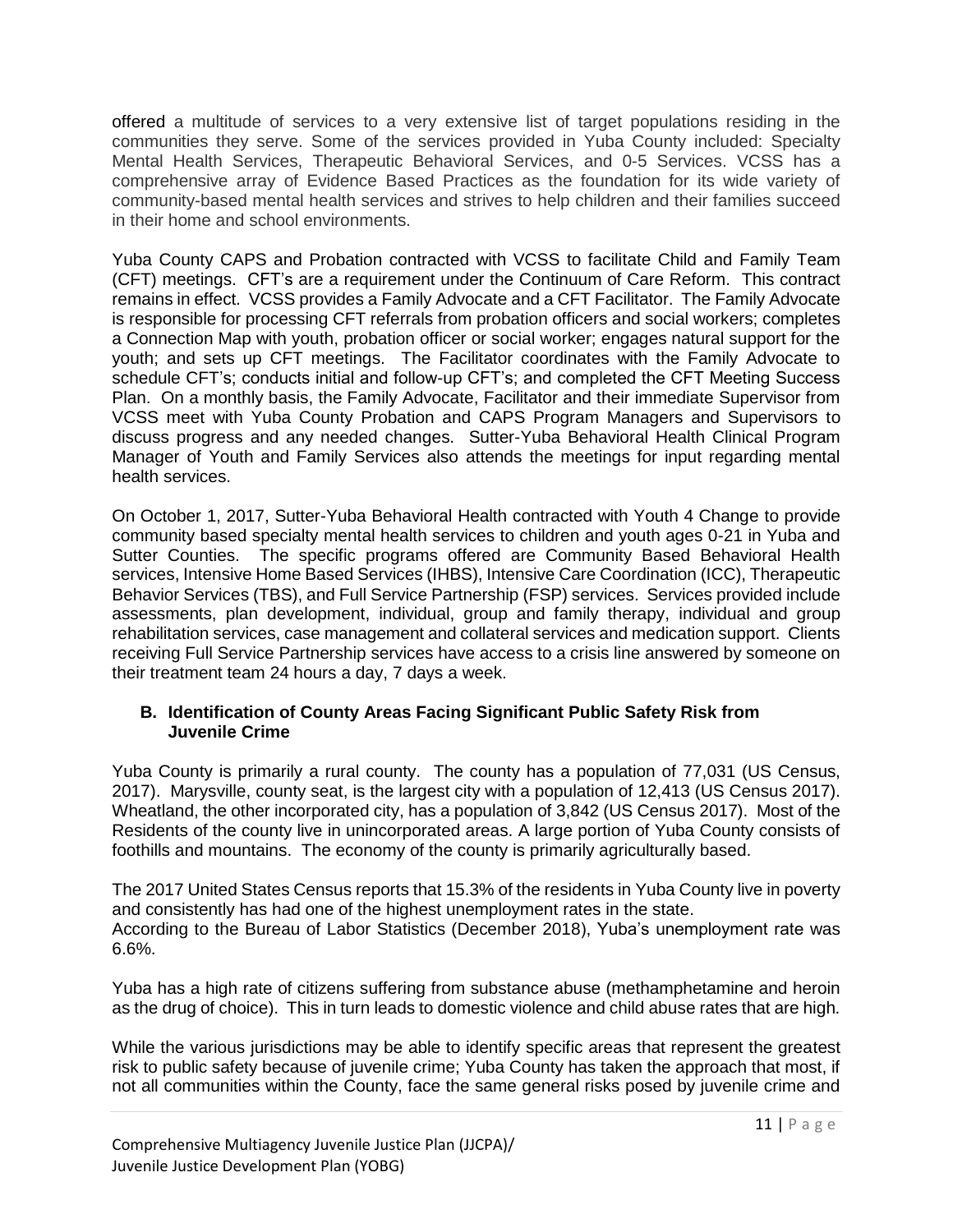delinquency. For example, gang involvement and behavior have affected most communities within Yuba County. The same is generally true concerning truancy, mental health needs, and substance abuse among adolescents.

There have been a number of schools identified as having a significant population of at-risk youth. This is based on a number of circumstances including; homelessness, truancy and high crime neighborhoods. One of these schools includes Lindhurst High School. For reasons mentioned, the probation department has collaborated with this school to provide an on-campus P.A.S.S. Officer. The P.A.S.S. Officer offers many services and supports to youth and their families in order to deter youth from the criminal justice system.

#### **C. Juvenile Justice Action Strategy**

The probation department implements several strategies that constitute a continuum of responses for juvenile offenders and at-risk juveniles, which include prevention and intervention at all levels. The goal of the department is to provide services up front to juveniles and families to divert juveniles from the delinquency system.

Many of the juvenile services provided by probation are open to referrals from all other agencies, community based programs, and self-referrals. Unless detained, all services are conducted with individual meetings with the juvenile and their family. All Yuba County probation officers are trained in Motivational Interviewing (MI) to create a foundational relationship for change. Probation keeps MI at the forefront of probation officer's tools by providing booster trainings. Probation also implemented a Sanction and Incentive Matrix in 2017 to provide swift and certain graduated sanctions and incentives for behavior change. From prevention to out-of-home placement, services are provided along a continuum to maintain rehabilitation of juveniles and the safety and best interests of the community.

Currently, school-based probation officers (P.A.S.S. Program) are placed at two high schools (Lindhurst High School and Marysville High School), one middle school (McKenney Intermediate), and one continuation school (Thomas E. Mathews). P.A.S.S. Officers provide supervision of all probation supervised juveniles, as well as assist with truancy matters, aid in triaging school behavior issues, identify at-risk juveniles, refer juveniles and families to appropriate programs and services, and provide direct-service evidence-based programming to juveniles in need.

Once a juvenile is cited and/or arrested by law enforcement for a criminal offense, the Juvenile Intake Unit completes a lengthy interview process with the juvenile and their family. Using MI, the probation officer interviews the juvenile and family to gather information to complete the Positive Achievement Change Tool (PACT) assessment, in order to determine the juvenile's risk to reoffend, as well as any immediate risks and/or needs to be addressed. The probation officer will complete the assessment and if low risk to reoffend is indicated, then appropriate referrals to services and/or programs will be made. These services could include Individual/Family Therapy, The Parent Project, Anger Management, Cognitive Behavioral Therapy for Substance Abusing Adolescents, Sutter-Yuba Behavioral Health (SYBH), Children Systems of Care (CSOC) and Youth 4 Change (Y4C) via SYBH, Grief Counseling, Transitional Aged Youth (TAY) via SYBH, Yuba County Assessment Team (YCAT), Yuba County Health and Human Services Department and Alta California Regional Center. Some of these services are offered through Yuba County Probation Department, while the rest are offered by other local agencies.

If a juvenile is cited and/or arrested for an offense that is a mandatory referral to the District Attorney pursuant to Section 653.5 of the Welfare and Institutions Code or the PACT assessment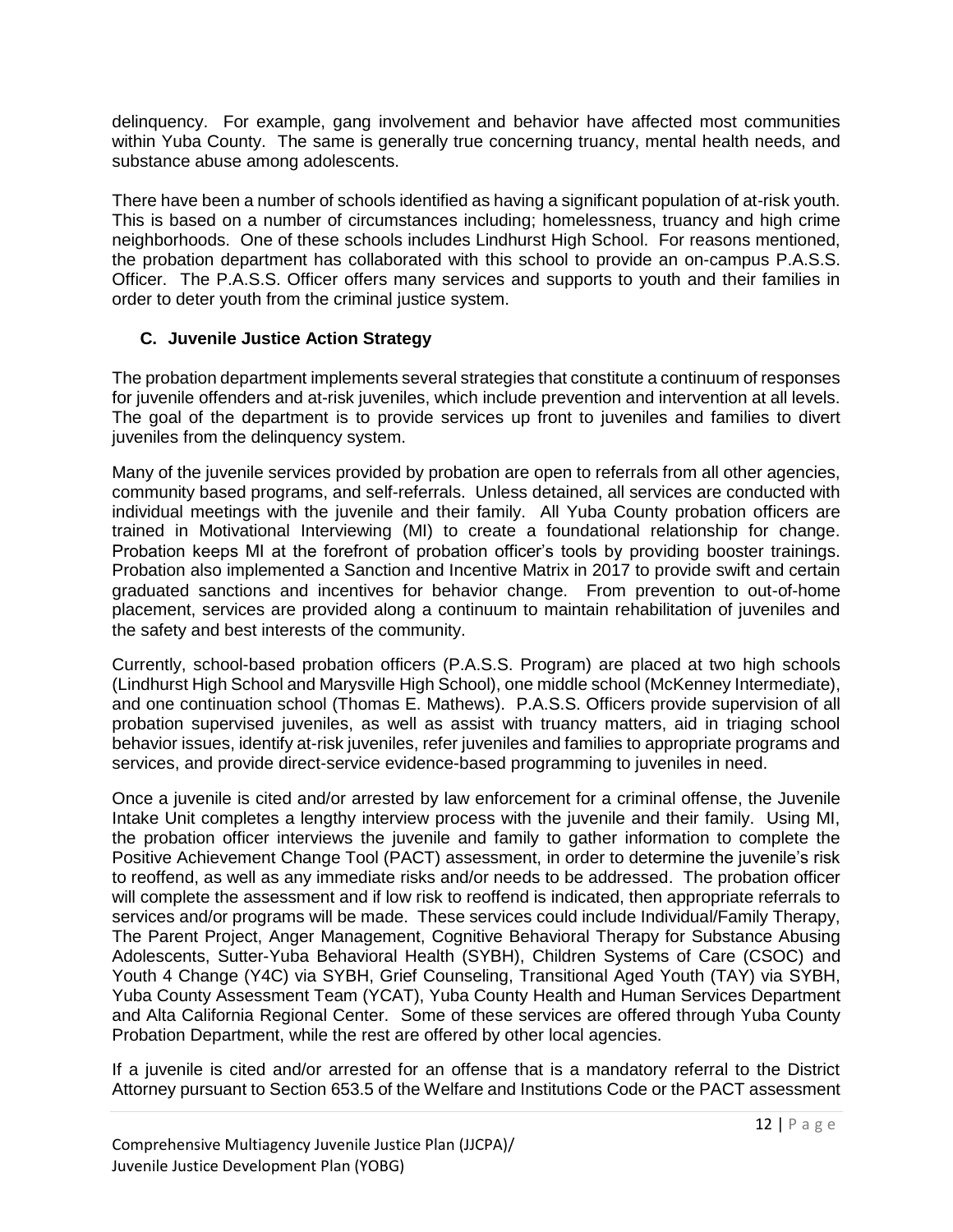indicated moderate or high risk to reoffend, the probation officer begins to address the needs of the juvenile and the family as noted above. Additionally, the juvenile may then start the Court process simultaneously. At the Detention Hearing, the juvenile and family are ordered to report to the probation department for a Family Intake Assessment administered by the Substance Abuse Counselor and Therapist. During the assessment, several tools are utilized to determine a preliminary understanding of the needs of the youth and family. Those tools include Child Behavior Checklist (CBCL), Youth Self Report (YSR), Adolescent Substance Abuse Subtle Screening Inventory (SASSI) and Parent Adolescent Relationship Questionnaire (PARQ). The youth and family are subsequently referred to appropriate programs/services based on the outcome of each assessment tool. If/when a juvenile is placed on some type of supervision, the risk and needs of the assessment, along with a collaborative conversation with the juvenile and their family, translates into a written case plan. While on supervision, the probation officer utilizes the Juvenile Response Matrix. The matrix includes graduated sanctions for technical probation violations and incentives to positively reinforce positive behavior. The Response Matrix is presented to a supervisor when a violation of probation (VOP) is considered and the filing of a VOP must be approved by a supervisor when the VOP only includes technical violations and/or misdemeanor offenses. An updated PACT assessment is completed no less than every six months for a juvenile that is under any type of probation supervision. This allows for updated risk and needs information to inform team decisions and case planning.

At any point in the process, a juvenile's case can be staffed at the weekly YCAT meeting, which allows for several county agencies and community based organizations (per a release of information) to discuss how the juvenile and family might best be served.

## **D. Programs Proposed to be Funded**

The following programs are proposed to be funded by JJCPA:

#### **Truancy Intervention Program**

The Yuba County Probation Department has dedicated a full time Truant Officer to Marysville Joint Unified School District (MJUSD) and Yuba County Office of Education (YCOE). The Truant Officer provides essential services to the school district, probation department, students, and their families and plays a vital role as a member of the Student Attendance Review Board (S.A.R.B.). The Truant Officer has established a phenomenal relationship with youth and their families and maintains constant contact with them depending on the family's needs. Some of the duties of the Truant Officer include the following: home visits and family intervention services; referrals to social services and other service-related agencies in Yuba and Sutter Counties; liaison between school and law enforcement; assisting P.A.S.S. Officers with truancy, recovery and attendancerelated issues; and transportation of youth to school sites. As a member of S.A.R.B., the Truant Officer services Juvenile Citations, Subpoenas and Infraction Complaints (violation of S.A.R.B. Contract); recovers students who are not enrolled in any school or education programs within Yuba County; and coordinates/participates in truancy sweeps for MJUSD and YCOE.

The Truant Officer is an active member of the Yuba County Displaced Youth Multi-Disciplinary Team. Yuba County has a significant homeless population, which also involves a large number of displaced youth. The Multi-Disciplinary Team was initiated out of the Yuba County Children's Wellness & Child Abuse Prevention Council. The Multi-Disciplinary Team was designed to provide a team approach to build on a youth's strengths and respond to his/her needs in a coordinated manner, to assist displaced children/youth and their families in achieving and maintaining a permanent and healthy living environment.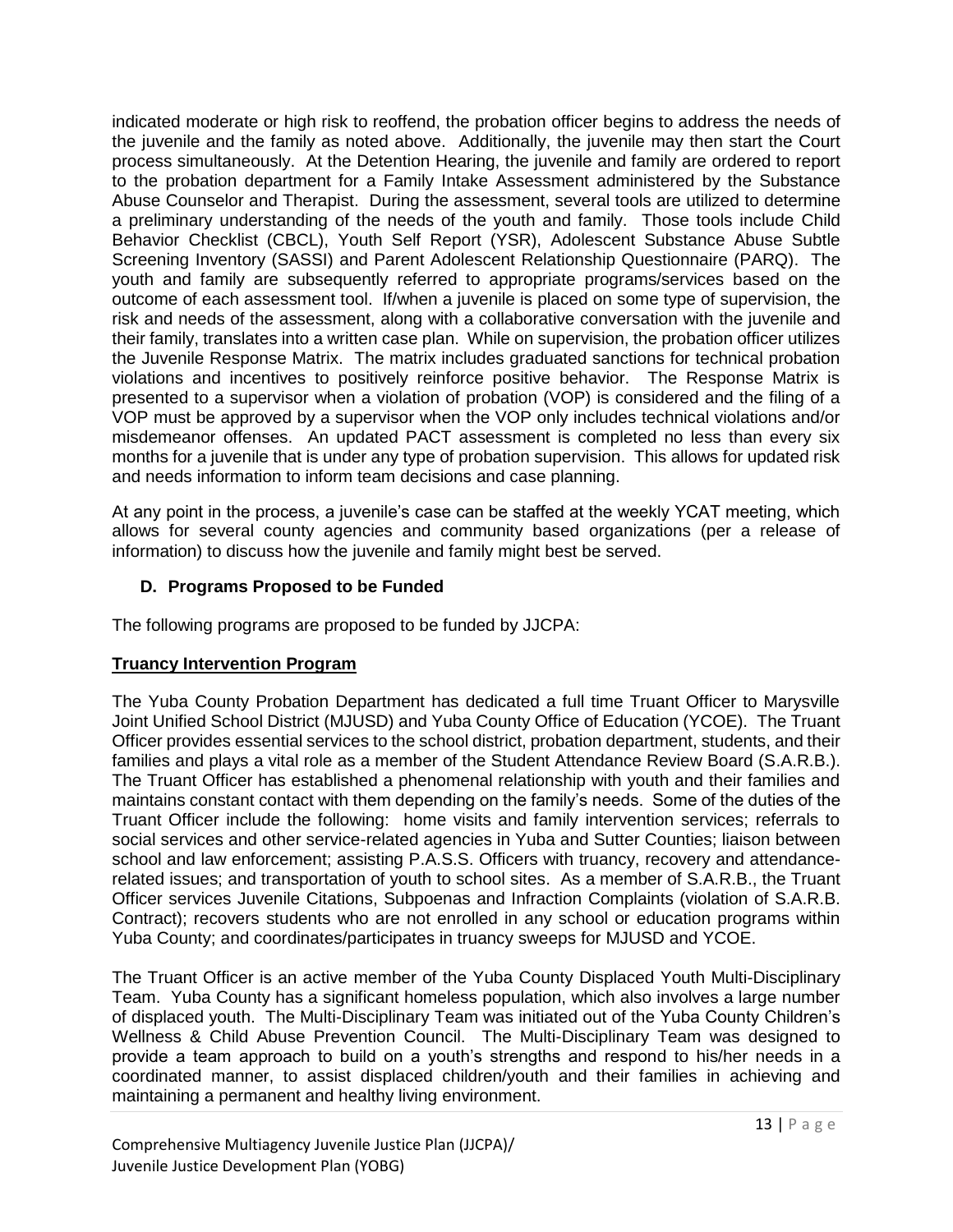#### **Stepping Stones**

This multi-tiered program incorporates a graduated scale of supervision and family based service interventions to Wards and their families. The focus on this program is for youth committed to the Maxine Singer Youth Guidance Center (MSYGC). The MSYGC provides youth programing and structure in order to address maladaptive behavior while simultaneously transitioning the youth from a custodial setting back into their respective homes and communities. Programs provided are based on the needs of the individual and the group. MSYGC staff takes a multi-disciplinary approach by involving the youth's parent/guardian, Deputy Probation Officer, school professionals and mental health therapist in order to provide programs to best address those served.

The youth are initially committed to the MSYGC for up to one year, as depending upon their progress in the program; the youth has the potential to complete the program sooner than a year. The MSYGC program consists of four phases, the youth obtaining more incentives as they work through the phases. Acceptance into the MSYGC program begins with a multi-disciplinary assessment to determine the needs of the juvenile and his/her family, and to determine the appropriateness for entrance into the program. Phase IV of the program includes a home furlough period with the juvenile returning to the program during the day. The aftercare portion of Stepping Stones is implemented toward the end of Phase III of the MSYGC program to create a solid reentry plan between the juvenile, their family, and the community. Yuba County Probation Department Intervention Counselor and Substance Abuse Counselor collaboratively begin to identify the needs of the juvenile and family, as the juvenile has been out of the home for a significant amount of time. Services are offered and/or provided to the family, which could involve some form of counseling or household items to reintegrate the juvenile into the home. Intensive probation supervision and support of the youth and his/her family by the same probation officer continue from the date of commitment to and including six months after release from the MSYGC program. Services for these juveniles are family-centered and include detention based as well as intensive community based treatment, supervision, drug treatment, education, recreation, life skill building and other capacity building activities. A full-time probation officer has regular contact with the youth while in the MSYGC. The Stepping Stones program benefits from the team approach of MSYGC Staff, the probation officer, and by families and the juvenile joining together to develop a case plan collaboratively.

Collaborative partners involved in the MSYGC program and The Stepping Stones program includes the Counties of Sutter and Colusa, as the MSYGC is a regional facility. Yuba County maintains the MSYGC facility. The full-time Yuba County Certified Drug and Alcohol Counselor facilitates drug and alcohol counseling individually and in group sessions. Additionally, the prior counselor offered a Parent Support Group. This group assisted parents of youth who are committed to the MSYGC and are addicted to drugs and/or alcohol. The program assisted parents to grow and learn with the growth of the youth who participate in drug and alcohol counseling. The support group was held once per week. These services were limited last year, but will resume with the new Yuba County Probation Substance Abuse Counselor. Sutter County Probation Officers and/or Intervention Counselors provide Moral Reconation Therapy (MRT) to youth in the MSYGC. Sutter-Yuba Behavioral Health provides counseling and family support services. Yuba County Office of Education and Yuba County One Stop provides education and employment services to eligible juveniles.

Upon the youth completing the MSYGC, the majority reintegrate into the school system by attending Yuba County Office of Education Thomas E. Mathews (TEM) Community Court School. The probation officer works with the school staff and a full-time Deputy Probation Officer positioned at the school site to reintegrate the youth into society and the school system. Both the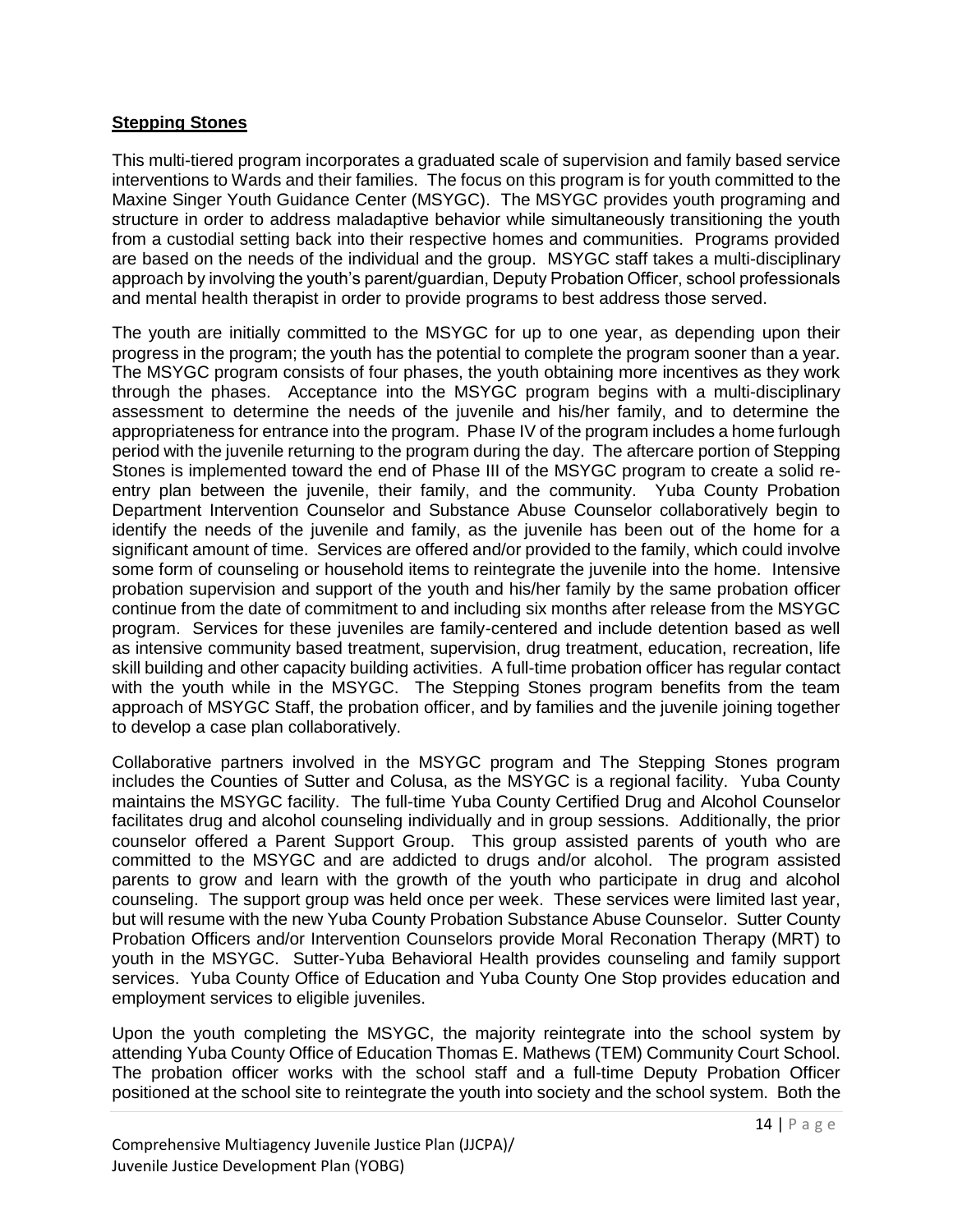school probation officer and the supervising probation officer maintain constant communication and oversight of the MSYGC youth attending TEM. The probation officer at TEM offers an array of services and programs on location. The probation officer is the liaison between school, social services, parents and law enforcement. The probation officer is co-responsible for the safety and security of all youth who attend the school and he utilizes progressive discipline to gain compliance of school rules. The programs facilitated include Social and Emotional Needs, Behavioral Redirecting, Relationship Building, School Culture, Positive School Environment and Positive Behavior Intervention Support (PBIS).

In order to maintain all JJCPA programs and services, a percentage of a Supervising Deputy Probation Officer and Probation Program Manager are paid for with JJCPA funding. They are responsible for supervising and managing the entire Juvenile Division, creating and/or implementing programming and procedures, as well as statistical and reporting requirements.

#### **Day Reporting Program**

After a youth's Detention Hearing, the family is referred to the Probation Department for a thorough Family Intake Assessment administered by a full time Certified Drug and Alcohol Counselor and part-time Therapist. During the assessment, several tools are utilized to determine a preliminary understanding of the needs of the youth and family. Those tools include Child Behavior Checklist (CBCL), Youth Self Report (YSR), Adolescent Substance Abuse Subtle Screening Inventory (SASSI) and Parent Adolescent Relationship Questionnaire (PARQ). The youth and family are subsequently referred to appropriate programs/services based on the outcome of each assessment tool. Many of the programs the Yuba County Probation Department offers occur at the probation department. These programs include Anger Management, Healthy Communication, Victim Awareness, Tobacco Cessation, and Independent Living Program. The Drug and Alcohol Counselor facilitates drug and alcohol education and intensive individual drug and alcohol counseling utilizing a Cognitive Behavioral Therapy model. Additionally, the part-time Therapist provides individual therapy to youth and families. The Therapist provides probation families the opportunity to access immediate individual or family therapy using a Cognitive Behavioral Therapy approach at no cost to the family.

The Yuba County Probation Department also receives referrals to programs from the Yuba County Juvenile Traffic Hearing Officer for youth who have been cited for an Infraction offense. These programs typically include Tobacco Cessation and Drug and Alcohol Education. An Intervention Counselor meets with the youth and family, processes the referral and facilitates the program. Upon the youth's completion or failure of completion, the Intervention Counselor provides the Juvenile Traffic Officer with a written completion/non-completion notice.

# **3. Gaps in Services**

Yuba County has identified gang intervention and prevention as being the primary gap in services for juveniles. The County presently lacks a comprehensive strategy to address the challenges presented by the presence and activities of juvenile offenders who are members or associates of criminal street gangs. This strategy should begin with prevention and education for younger children (primary grades) and continue through adolescence. Gang interventions should focus on the high-risk characteristics of gang involvement and not label minors as gang members. For example, Aggression Replacement Training (ART) is an effective intervention that addresses behavioral issues of gang involvement. This strategy has been utilized to some extent with youth who are committed to the Maxine Singer Youth Guidance Center; however, there is not a coordinated system of service delivery consistently targeting youth at-risk for gang involvement.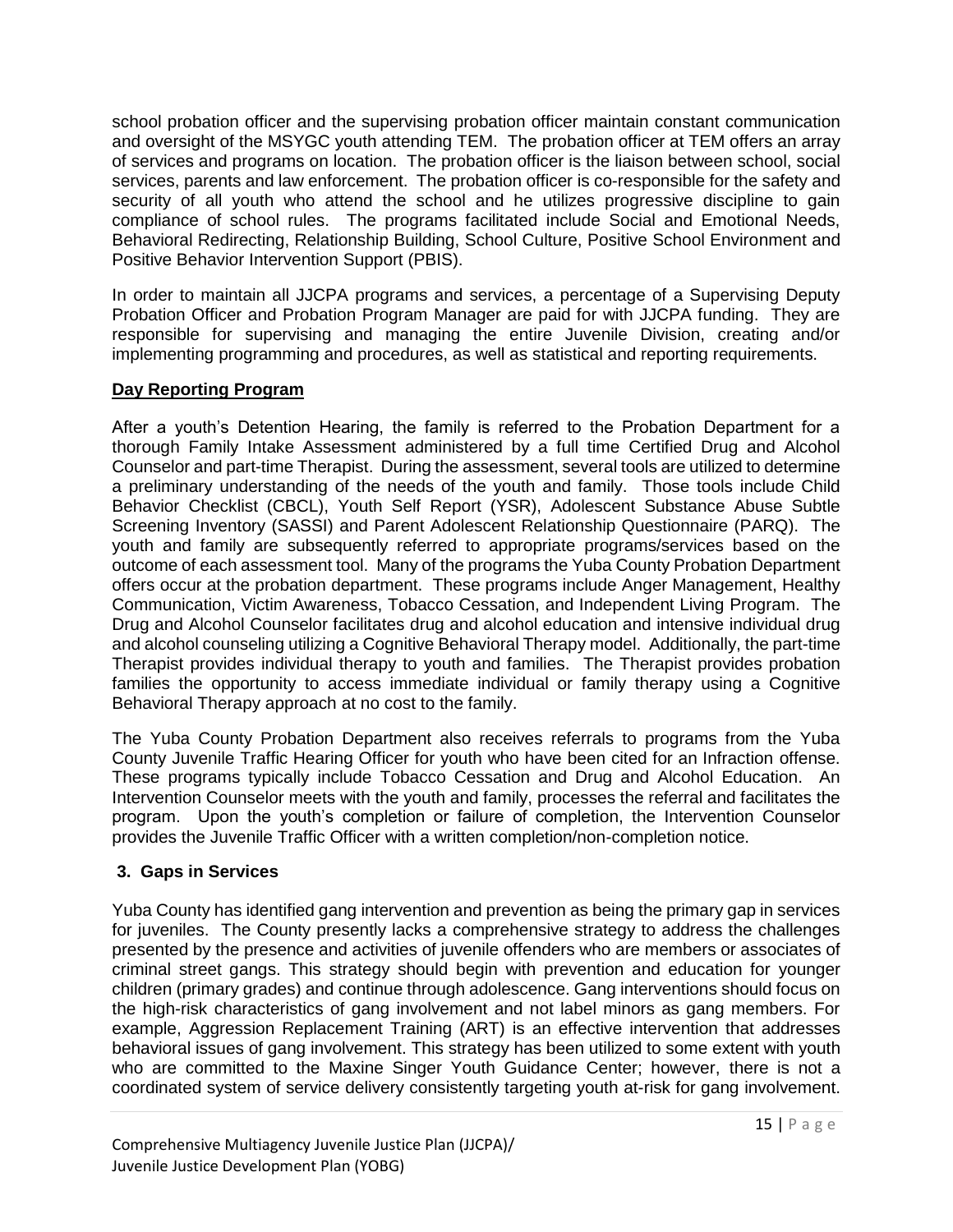Family focused interventions, including prevention services to the siblings of known gang members, is also a promising approach.

Increased collaboration between Probation and other law enforcement agencies in gang intervention and suppression will be necessary to assist in decreasing gang violence. Additionally, probation youth tend to have anti-social peers and limited pro-social natural supports. Yuba County is limited on pro-social activities that are not attached to a school system.

#### **4. Strategies to Meet Gaps**

Gang issues pose serious problems for local communities and agencies that attempt to combat them. The probation department will continue to focus its efforts with intervention and prevention and target truancy, first time offenders and elementary school youth. Efforts aimed at curbing gang involvement and focus on intervention, education and suppression is all-important. The services through P.A.S.S. and Truancy will be enhanced to offer ongoing gang education to families and youth; with the focus on younger children. Probation officers, school officials and local law enforcement will collaborate on a regular basis to provide gang education presentations.

The Yuba County Probation Department intends on creating a recreational program for probation youth. The intent of the recreational program is to provide probation youth with pro-social activities during school breaks (Spring, Christmas and Summer). An Intervention Counselor and Deputy Probation Officers will facilitate the recreational program.

#### **5. Introduction to YOBG**

The Youthful Offender Block Grant (YOBG) provides funding to the probation department to enhance the capacity of local communities to implement an effective continuum of response to juvenile crime and delinquency. YOBG is codified in sections 1950 – 1978 of the Welfare and Institutions Code. Allocations from YOBG funds shall be used to enhance the capacity to provide appropriate rehabilitative and supervision services to youthful offenders.

The YOBG requires counties to submit an annual Juvenile Justice Development Plan that discusses programs and system enhancements, strategies related to non-DJJ eligible youth, regional agreements supported by YOBG and programs/strategies that are coordinated with JJCPA.

On January 1, 2017, Assembly Bill 1998 went into effect, making significant changes to the reporting requirements for YOBG and JJCPA. The most significant change was that beginning January 2018; counties are required to submit a combined Comprehensive Multiagency Juvenile Justice Plan for JJCPA and Juvenile Justice Development Plan for YOBG. Counties had the option of submitting a combined plan in 2017. As a combined plan, the information below outlines the requirements for the Yuba County's Juvenile Justice Development Plan for YOBG.

#### **6. Programs and system enhancements**

YOBG funding is essential for juvenile probation and is utilized in many ways to provide evidencebased programming/services and assessments to youth, with the primary goal of reducing recidivism. These programs include, but are not limited to, alcohol and drug treatment, anger management, communication skills, parent education, juvenile offender work program and the utilization of a Sanctions and Incentives Response Matrix. In order to determine appropriate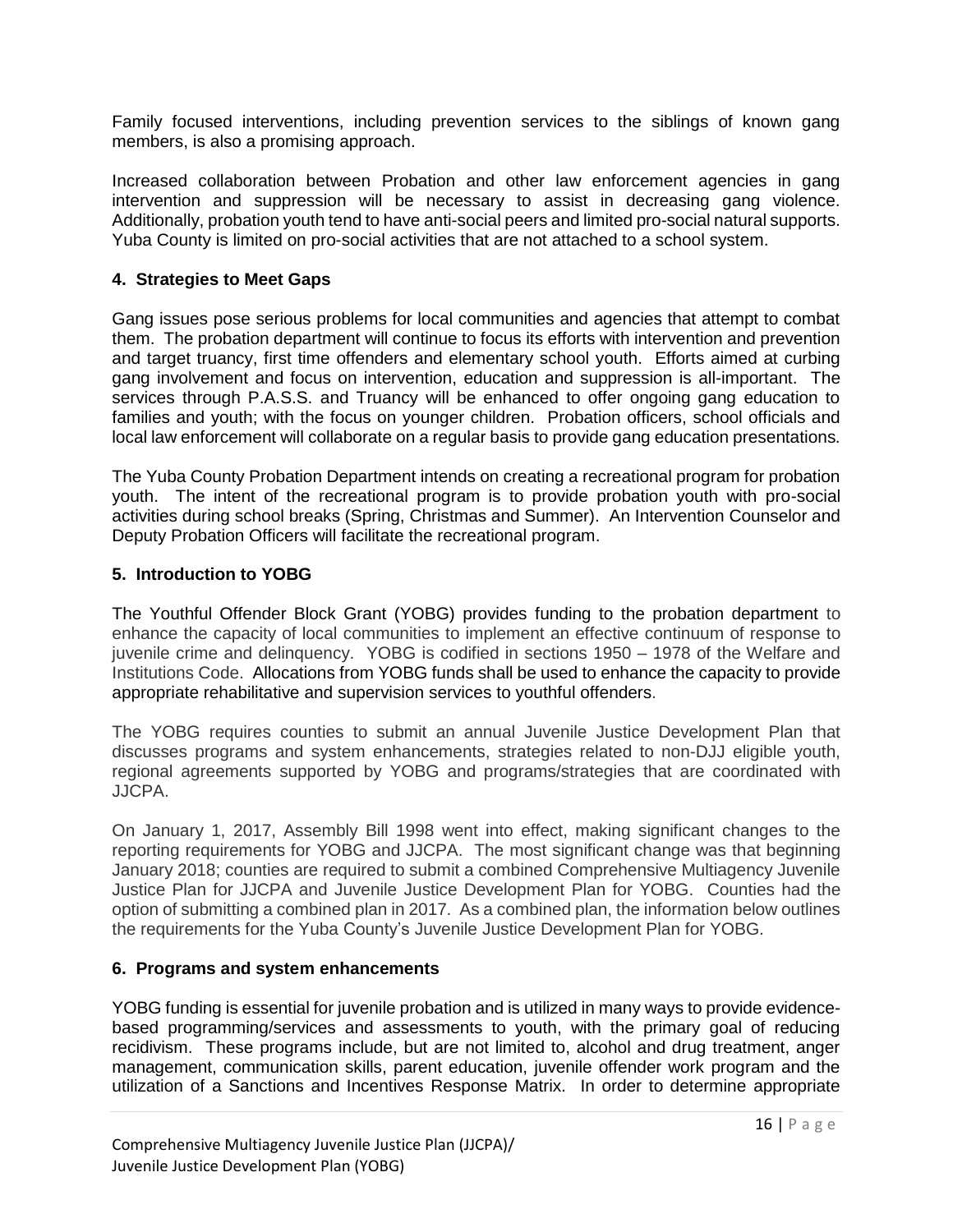programs, youth and their families participate in a Family Intake Assessment; which helps create a case plan. All staff has been trained and has the ability to create a comprehensive and collaborative case plans, using SMART (Specific, Measurable, Attainable, Realistic, Timely) interventions. Additionally, the P.A.S.S. and Truancy programs are a crucial part of assisting with not only prevention and intervention, but in assisting with keeping youth in school and reducing their chances of being removed from their homes.

The Positive Achievement Change Tool (PACT) risk/needs assessment and case-planning tool is one aspect of the department's efforts to implement evidence-based practices. The PACT determines a minor's level of risk to reoffend; identifies the risk and protective factors linked to criminal behavior so that the rehabilitative effort can be tailored to address the minor's unique criminogenic needs; pre-populates an automated and customizable case plan focused on reducing risk factors and increasing protective factors; and allows managers to run reports to see changes in risk/protective factors over time. Every juvenile that enters the juvenile justice system is assessed with the PACT, whether it be the pre-screen or the full screen. The PACT revitalizes the role and responsibilities of the probation officer from that of one who monitors sanctions, to that of one who is provided a working tool to assist while modeling pro-social behavior and one who will continue to work with the juvenile and the juvenile's family to reduce the juvenile's risk to re-offend. The use of Risk/Need assessments to identify the risk factors and specific needs of each juvenile, and case planning to address those needs, while supporting and building upon a juvenile's identified protective factors are evidence-based practices. YOBG funding pays for the contracted juvenile Assessment licensing fees through Noble Software Group.

All youth who have been charged with an offense and are pending Court, are subsequently referred to appropriate programs/services based on the outcome of the Family Intake Assessment conducted by the probation departments Drug and Alcohol Counselor and Therapist. Many of the programs the Yuba County Probation Department offer, occur at the probation department. The Drug and Alcohol Counselor facilitates drug and alcohol education and intensive individual drug and alcohol counseling utilizing a Cognitive Behavioral Therapy model. The Therapist provides individual therapy to youth and families. YOBG funding pays for the Therapist and a percentage of the Drug and Alcohol Counselor.

A Yuba County Probation Department Intervention Counselor provides many other services including, Anger Management, Healthy Communication, Victim Awareness, Tobacco Cessation, Independent Living Program and Juvenile Offender Work Program. YOBG funding pays for the Intervention Counselor, Family Intake Assessments, materials for programs, training, and incentives. To assist youth with transportation needs to and from programs, the probation department provides bus passes to youth; which is paid for by YOBG funding.

As mentioned in JJCPA, the probation department operates the Maxine Singer Youth Guidance Center (MSYGC) and JJCPA pays for many services offered to youth while participating in the program and during their transition into the community. YOBG funding pays for a percentage of the Drug and Alcohol Counselor, who provides additional substance abuse services to MSYGC youth who are not successfully participating in the program. These youth could be in the MSYGC or temporarily located in juvenile hall.

Some juveniles are adjudicated for offenses involving inappropriate sexual conduct. Often times these juveniles are court ordered to be removed from their homes and placed in congregate care. Having these juveniles participate in a psychological evaluation, could establish a framework of local services and help reduce the amount of youth being removed from their homes. The psychological evaluation would indicate if the juvenile needs education and counseling around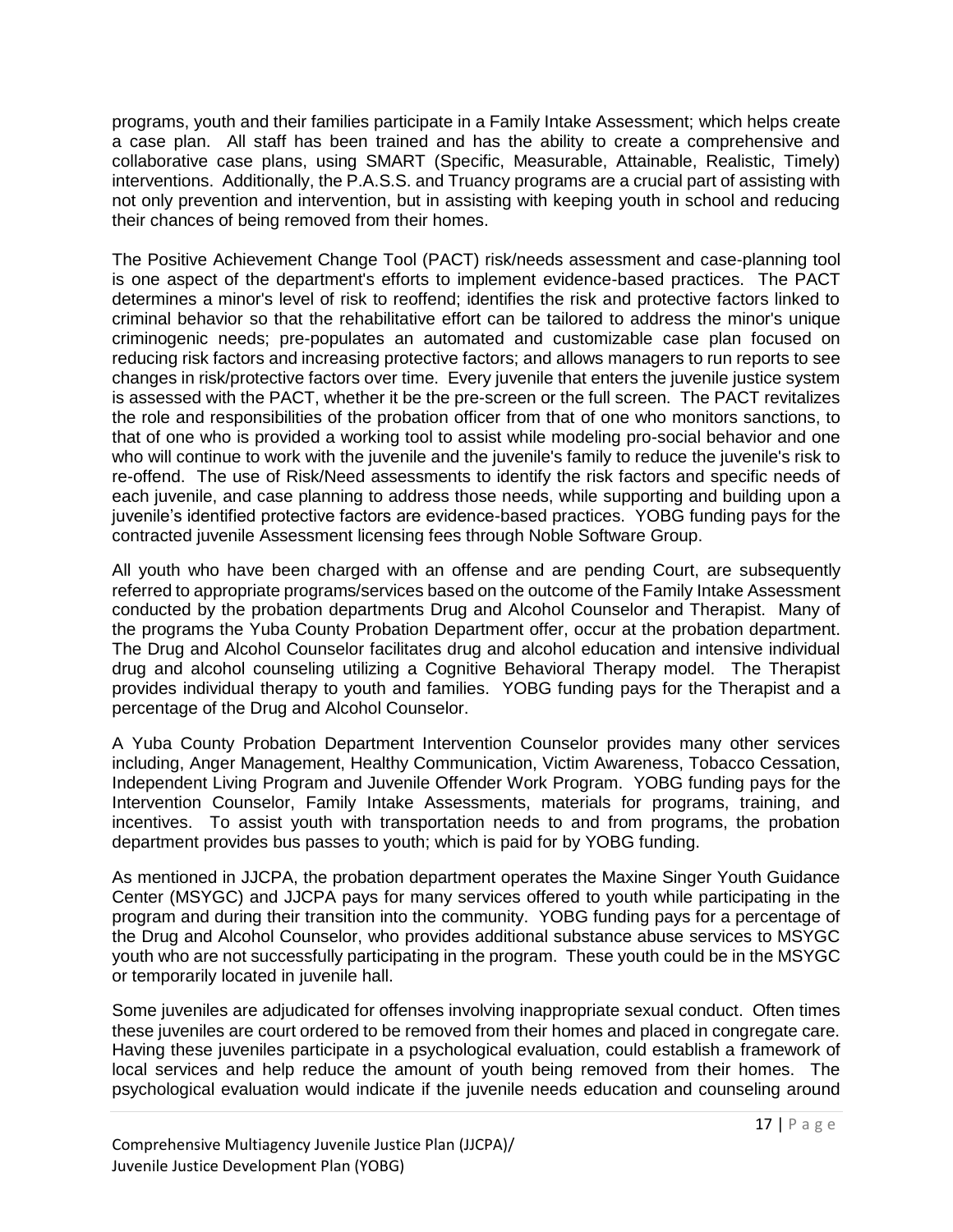boundaries and normal sexual behavior or if they require services that are more intensive. YOBG funding would assist in paying for psychological evaluations in order to make the most appropriate recommendation, while keeping the best interest of the juvenile in mind. Additionally, funding will assist in paying for treatment at the local level. This will assist with unnecessary removal of youth from their parents if the youth does not actually need out of home placement, but the parents are unable to pay for treatment on a local level.

The probation department collaborates with the Marysville Joint Unified School District and provides probation officers (P.A.S.S. Program) to be located at Anna McKenney Intermediate School, Lindhurst High School and Marysville High School. Each school site pays a percentage of those salaries and YOBG funding will pay the remaining percentage. P.A.S.S. Officers provide supervision for juvenile on probation at the school, as well as assist with discipline for all students. The P.A.S.S. Program incorporates high standards for learning, related to social and personal functioning. Enhancing the individual potential of student's results in measurable outcomes that have increased academic performance, increased promotion rates, reduced violence at the school sites, reduced out-of-school suspensions and improved attendance among all students since truancy issues have proved to be a contributing factor in juvenile crime and delinquency. YOBG funding pays for a percentage of three P.A.S.S. Officers.

To enhance the P.A.S.S. Program, the probation department dedicated a full-time Truant Officer to Marysville Joint Unified School District (MJUSD) and Yuba County Office of Education (YCOE). The Truant Officer provides essential services to the school district, probation department, students, and their families and plays a vital role as a member of the Student Attendance Review Board (S.A.R.B.). Some of the duties of the Truant Officer include the following: home visits and family intervention services; referrals to social services and other service related agencies in Yuba and Sutter Counties; liaison between school and law enforcement; assisting P.A.S.S. Officers with truancy, recovery and attendance related issues; and transportation of youth to school sites. Funding for the Truant Officer is appropriated from YOBG and JJCPA.

In order to maintain all YOBG programs and services, a percentage of a Supervising Deputy Probation Officer and Probation Program Manager are paid for with YOBG funding. They are responsible for supervising and managing the entire Juvenile Division, creating and/or implementing programming and procedures, as well as statistical and reporting requirements. Due to training needs and the increase in juvenile justice reform, an additional full time Supervisor will be divided between the Juvenile and Adult Divisions, with the juvenile percentage being paid with YOBG funding. The additional Supervisor will network with other agencies and community based organizations to enhance services to youth and their families.

#### **7. Strategies related to non-DJJ eligible youth**

The above programs and interventions align with the overall strategy of Yuba County: diverting juveniles out of the Justice System at all levels and rehabilitating those that are in the system. By being involved at all levels; truancy, school-based, multi-agency, etc., probation officers are offering services, referrals, and support to juveniles and their families in the entire community, not just those involved with probation.

Minors who commit an offense, which does not fall under Section 707(b) of the Welfare and Institutions Code, and are no longer eligible for a commitment to the Department of Juvenile Justice and Rehabilitation (DJJ) facilities are offered services in two areas. Those services are a 365-day commitment in the Maxine Singer Youth Guidance Center (MSYGC) or out of home